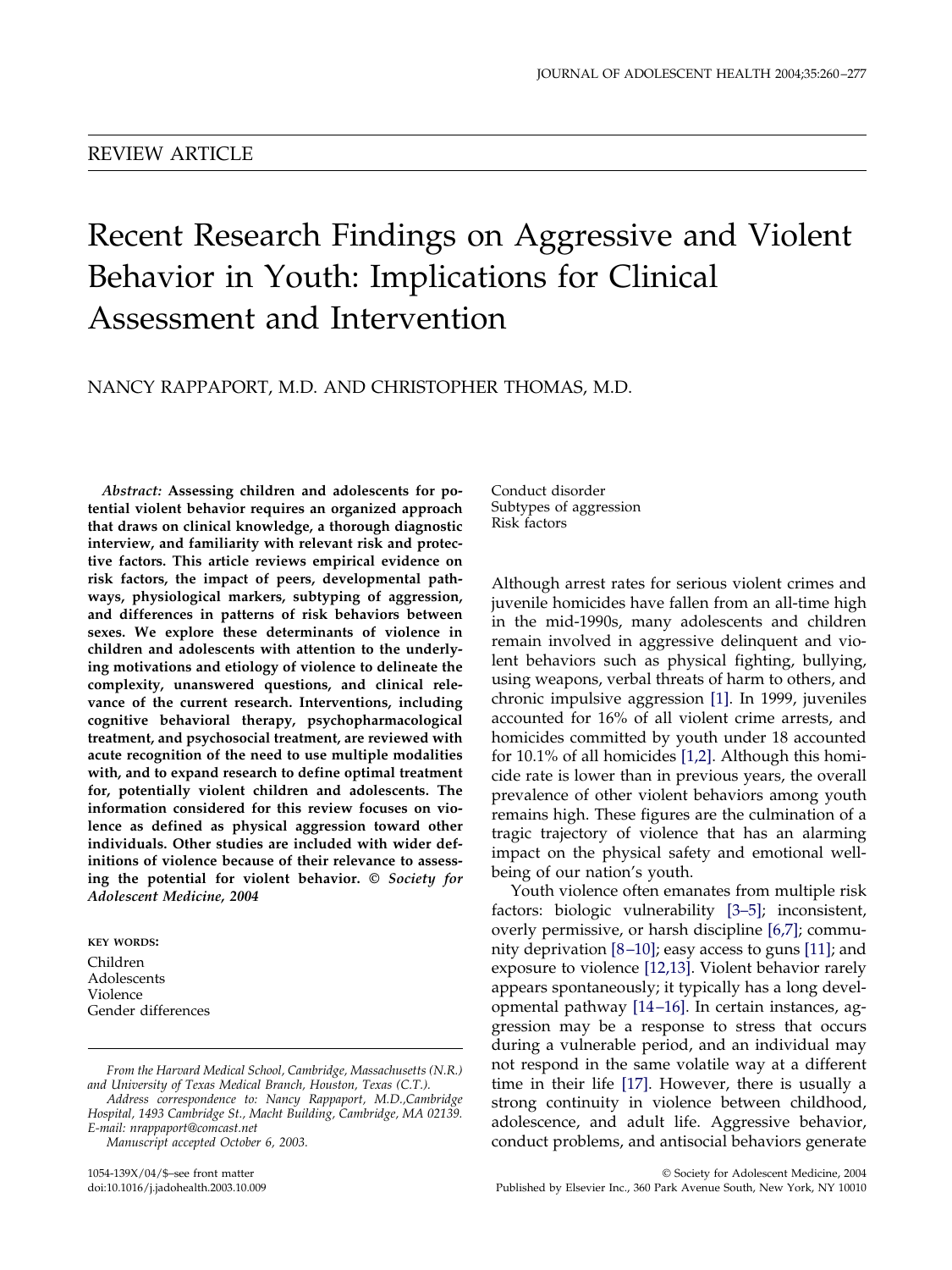one-third to one-half of all child and adolescent psychiatric clinic referrals, and clinicians are frequently asked to provide evaluation and treatment recommendations for these patients [\[18\].](#page-14-0) In the context of disruptive disorders, extensive reviews examine the primary risk factors and developmental pathways while also recognizing that there is still a level of complexity that warrants further research to enhance our understanding of aggression and to inform effective interventions [\[19\].](#page-14-0)

Even though many clinicians specializing in adolescent medicine may not have the expertise to conduct this type of psychiatric diagnostic assessment and to choose treatment modalities, it is helpful to be exposed to the relevant research about aggressive youth and to appreciate the practical limitations of our knowledge and possible areas of intervention. The role of the evaluating mental health clinician is critical in providing a diagnostic assessment that is based on a sophisticated clinical formulation. The initial steps are to carefully identify and understand the cumulative effects of risk and protective factors on the patient; assess acute safety considerations; evaluate the onset, severity, and course of the violent behavior; identify comorbidity; and determine the motivation for change and self-reflection. Currently, no validated screening instruments or protocols exist for the prediction of juvenile aggression. Although several assessment instruments appear promising, no single screening instrument has been established or generally accepted for predicting youth aggression.

The success in predicting treatment outcomes and violence for these high-risk patients is variable, and it is useful for clinicians to continue to assess these patients and to look for opportunities for preventive interventions. Offering the perspective of a community practitioner rather than that of an individual practitioner is crucial because these aggressive children usually need coordinated efforts drawing on resources from their family, medical, and mental health care providers, educators and other community members. These assessments may occur in emergency rooms, court clinics, schools, outpatient psychiatric clinics, or inpatient psychiatric units. In this review, we will present the salient information relevant to clinicians who may be asked to identify and/or assess violent children and adolescents, and to determine the capacity for intervention. Because there is extensive recent research on youth violence, particular attention is therefore focused on topics that have special relevance to clinicians. Most important are studies that provide information critical to

the evaluation of youth violence. These research findings are grouped into the areas of individual factors (gender, physiological markers, and social cognitive risk factors), social and environmental factors (family, peer and environmental factors), followed by sections addressing conceptual models (cumulative risk factors and aggression subtypes), considerations in risk assessment, and prevention/ intervention approaches (cognitive behavioral therapy, psychopharmacological treatment and psychosocial treatment). Special emphasis is devoted to reports from areas that have not received consideration in previous general reviews but expand our clinical awareness and provide a better framework for understanding youth violence, such as aggression in girls and physiological markers.

## *Methodology of Search*

Research literature on youth aggressive and violent behavior was reviewed after a systematic search of PsycInfo and Medline. Also, manual review of articles' reference lists identified additional pertinent studies. The review focuses on important findings in youth violence and topics that have not been covered in previous general reviews, including gender differences, conduct disorder, subtypes of aggression and risk factors, with emphasis on areas of current research.

## *Individual Factors*

## **Gender**

Most of the research on youth violence focuses on men and boys with relatively little attention given to aggressive females, primarily because a much larger percentage of males, as compared with females, commit violent acts [\[20\].](#page-14-0) Typically, gender differences were difficult to discern, as many studies (particularly those examining conduct disorder) included only male participants [\[21\].](#page-14-0) In the past, to understand the characteristics, history, and symptoms of girls with illegal or aggressive behavior, the most frequently implemented design relied on uncontrolled follow-up and cross-sectional studies with predominantly white samples [\[22–24\].](#page-14-0) However, in the last 10 years, researchers have generated more empirical studies of girls' aggression in several different disciplines (developmental psychology, child psychiatry, and criminology), with more attention to prospective longitudinal studies and more diverse participants [\[25–28\].](#page-14-0) However, there is still a long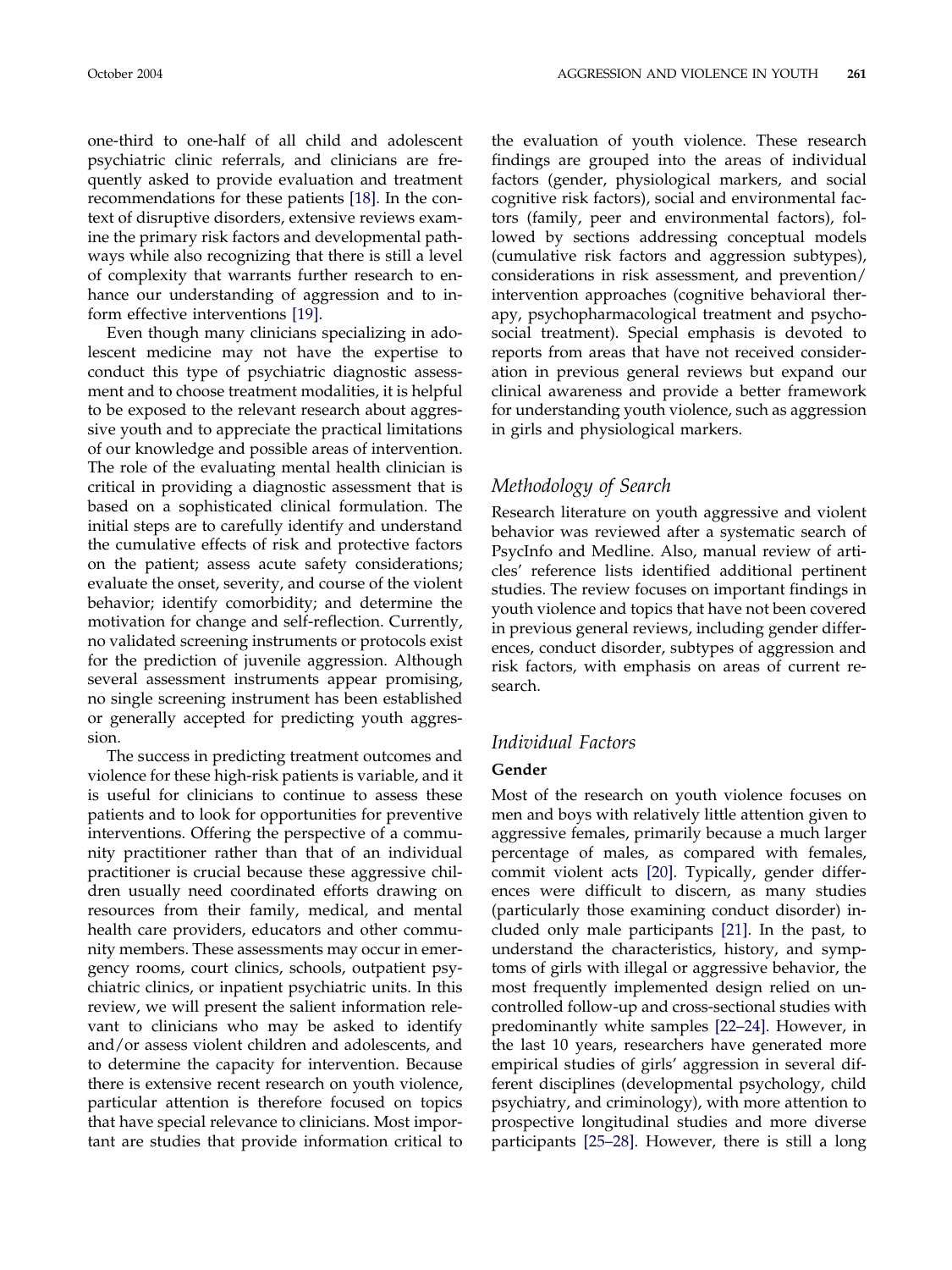way to go until the research on female youth violence and aggression provides the same depth of work as on boys, particularly with respect to longitudinal studies.

Most epidemiological studies have identified conduct disorder as one of the most severe mental disorders in adolescent girls, with prevalence rates varying from 4% to 9% [\[29,30\].](#page-14-0) Criminal statistics and diagnostic criteria of conduct disorder can be viewed as identifying adolescent females with the same underlying disruptive behaviors of concern. The Office of Juvenile Justice showed in national statistics on adolescent female violent crime arrests an increase of 23% as compared with an 11% increase in the arrests of male juveniles [\[31\].](#page-14-0) It is unclear if this marked increase in female arrests is owing to increased detection of females by the juvenile justice system and previous reluctance to arrest girls. The severity of adolescent female crime has also increased [\[31\].](#page-14-0)

Girls may have different ways than boys of expressing aggression that are affected by biological, dispositional, and contextual factors. The challenge is to unravel the interaction of causal factors, the heterogeneity of risk factors, and the identification of different developmental trajectories to determine precise mechanisms of variable outcomes of female aggression. There is recognition that girls are often exposed to the same biological insults (e.g., prenatal maternal cigarette smoking) as boys, but that this exposure has a minimal effect on girls' relative risk (RR) of conduct disorder [\[32\].](#page-14-0) In contrast, there is an association of prenatal smoking with psychiatric morbidity specific to antisocial behavior in males [\[32\].](#page-14-0) These outcome measures have some methodological limitations owing to a reliance on crosssectional studies and because there is difficulty measuring prenatal exposure with precision and separating risk factors that may have confounded the results. However, this study highlights the increased vulnerability of males to peri and postnatal stresses [\[32\].](#page-14-0) It would be clinically useful to delineate why females are less vulnerable to prenatal nicotine exposure and subsequent associated severe antisocial behavior.

The majority of developmental studies do not differentiate physical aggression and verbal aggression [\[33\],](#page-14-0) and the studies tend to examine the externalizing observable behaviors that are more consistent with male aggression, such as openly confrontational verbal threats and physical assaults [\[34\].](#page-14-0) Existing classification methods of girls with conduct disorder may overlook behavior that may

subsequently evolve into serious psychopathology but does not necessarily reflect overt patterns of aggression. In a longitudinal study of 2251 girls entering kindergarten, who were examined over a period of 7 years with a 3-year follow-up, the DSM-IV diagnostic criteria of conduct disorder failed to identify the most impaired, persistently antisocial girls [\[29\].](#page-14-0) They suggested that the criteria for girls might need to be different from those used for boys, whether in reducing the number or type of symptoms. Crick expanded the criteria of female aggression from an emphasis on physical and overt aggression to verbal, indirect, and relational aggression [\[35\].](#page-14-0) Relational aggression refers to gaining control through manipulative behavior that affects peer status and that is recognized by girls as motivated by intent to harm and "meanness." Later studies demonstrated that relational aggression in females predicts concurrent psychosocial adjustment problems [\[36\].](#page-14-0)

Separate criteria for identifying conduct disorder in females and males have not been developed. This issue was considered during the development of the DSM-IV but was not pursued because there was insufficient information available to support genderspecific criteria for identifying conduct disorder [\[37\].](#page-14-0) By developing accurate and useful criteria that examines a broad range of behavior for assessing female aggression, it may be ascertained that there is an unrecognized continuity between persistent troubling behavior (not the same type of disruptive behavior that is seen in males) that increases the probability of developing life-long impairment in females [\[26\].](#page-14-0) There may be gender-specific levels and types of behavior that identify girls as disruptive that are at low risk according to males' standards but predict subsequent impairment in girls. This identification may be useful in developing reliable clinical tools to provide early detection and support to those young girls who are at risk of developing late onset of dysfunction in multiple areas. Several longitudinal studies show that adolescent girls with conduct disorder predictably suffered in multiple adult outcomes after adolescence. Their dysfunction unfolded over time and included poor physical health [\[38\],](#page-14-0) increased mortality rates, increased criminality rates, high rates of psychiatric comorbidity, and participation in violent relationships [\[24\].](#page-14-0)

Antisocial adolescent females are often more vulnerable to family dysfunction and have a later onset of aggressive behavior than males [\[39\].](#page-14-0) Some preliminary evidence connects girls' depression and family discord to later antisocial behavior [\[40\].](#page-14-0) Expanding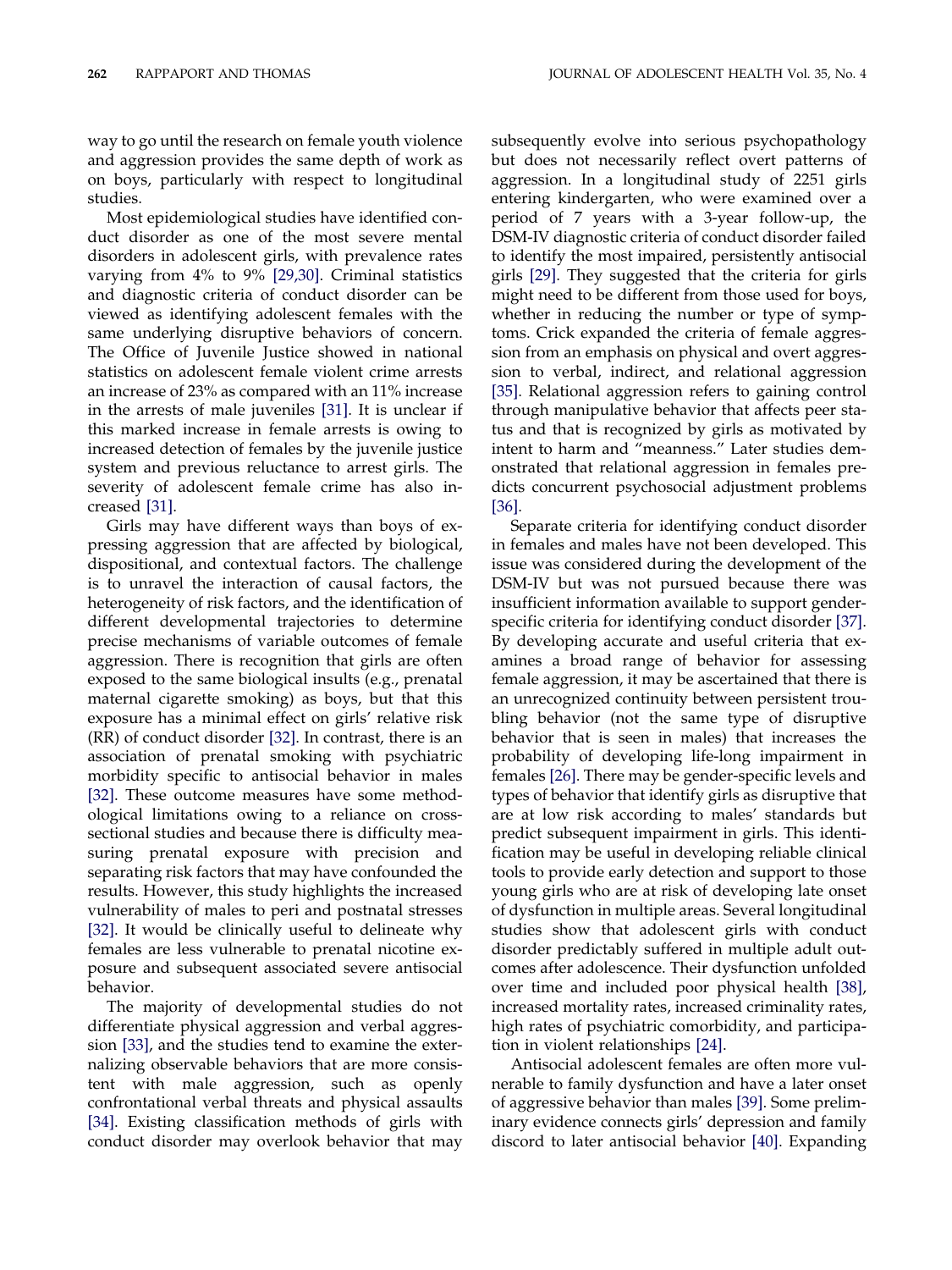the analysis of behavior linked to aggression is reflected in one of the first studies of an ethnically diverse group of adolescent female offenders that showed a link between trauma, psychopathology, and violence [\[41\].](#page-14-0) An examination of 96 incarcerated adolescent girls found that they were 50% more likely to show symptoms of posttraumatic stress disorder (PTSD) than male juvenile delinquents [\[41\].](#page-14-0) The difficulty with the study was that the sample was small and the researchers did not consider other comorbid pathology. Causality was not established because cross-sectional data were collected. The recognition of PTSD and subsequent aggression in incarcerated females may lead to focusing on this often unidentified association between PTSD and aggression. Such research also highlights the importance of screening and early intensive intervention with traumatized children.

Any antisocial behavior (including violence) in girls should alert clinicians to the possibility of comorbid psychiatric disorders because girls with antisocial behaviors are at much greater risk than boys for suffering from a wide range of psychiatric illnesses [\[42\].](#page-14-0) In a recent study examining violence exposure, violent behaviors, psychological trauma, and suicide risk in a community sample of dangerously violent adolescents, one in five females was at a high risk for suicide compared with significantly lower percentages in all other comparison groups [\[43\].](#page-14-0) The distinctive vulnerabilities of violent females and their pattern of clinical presentation remain to be delineated.

Clinicians must be vigilant about screening for aggressive behavior in females, particularly between the female and intimate partners and/or family members. Practitioners must also consider that an assaultive adolescent girl may have had some underlying trauma and may need further counseling. If the clinician sees an aggressive adolescent female for a recent injury or routine examination, it is particularly relevant to screen for suicide risk, as they are at a greater risk [\[43,44\].](#page-14-0)

## **Physiological Markers**

Recently, researchers have attempted to identify biological markers that may be relevant to the further subtyping of aggression. Environmental stressors can affect hormone production, and experiences can affect physiological states that can, in turn, affect behavior. Aggressive behavior in both children and adults is associated with abnormalities in peripheral responses to stress.

One peripheral measure, salivary cortisol concentration, may reflect alterations in the hypothalamicpituitary-adrenal axis. In a longitudinal study of 38 clinic-referred school-age boys, low salivary cortisol levels were associated with persistent and early onset of aggression [\[45\].](#page-14-0) Boys with low cortisol concentrations (measured at Year Two and Four in the study) had three times the number of aggressive symptoms than did boys with higher cortisol levels. Continually restricted (low) cortisol levels may be more relevant to predicting continuous aggression than an isolated low concentration of cortisol at a single point in time. This finding was correlated to the subtype of aggressive children [\[45\].](#page-14-0)

Boys who bully often have low anxiety and show low cortisol levels [\[45\].](#page-14-0) In contrast, affective aggressive boys with high arousal show high cortisol levels. This study was limited by a relatively small sample consisting only of males and by the failure to control for time of the day in measuring cortisol, because salivary cortisol levels show diurnal/circadian variability [\[45\].](#page-14-0) The mechanism linking persistent aggression and low cortisol concentration is not yet elucidated. Yehuda et al examined the alteration in cortisol levels (lowered) in patients with posttraumatic stress disorder (PTSD) [\[46\].](#page-14-0) There may be some overlap with aggressive patients that have lowered cortisol levels. The brain plasticity of the developing child suggests that prenatal and early developmental stress (maternal prenatal smoking, abuse, and neglect) can change the hypothalamic-pituitary-adrenal axis permanently [\[47\].](#page-14-0) Another hypothesis postulates that attachment behaviors regulate arousal activity in the hypothalamic-pituitary-adrenal axis. Disorganized attachment relationship in infants is correlated with elevated cortisol levels [\[48\].](#page-15-0) The later correlates of disorganized attachment strategies can manifest in preschool years as disturbed and aggressive interactions with parents and teachers [\[49,50\].](#page-15-0) However, clinically, these physiological markers cannot be used as predictors of violence, as many children with disorganized attachment histories and elevated salivary cortisol levels do not become aggressive. Some studies have shown that it is not merely the basal level of cortisol that is key to understanding disruptive and aggressive behavior but rather the hypothalamic axis response to stressful stimuli [\[51\].](#page-15-0) Consequently, further studies are needed to fully understand these interactions.

Researchers have postulated that the inhibitory neurotransmitter serotonin (precursor 5'HT) may modulate aggressive behavior in youths. Several methods of measuring indirect serotonin activity in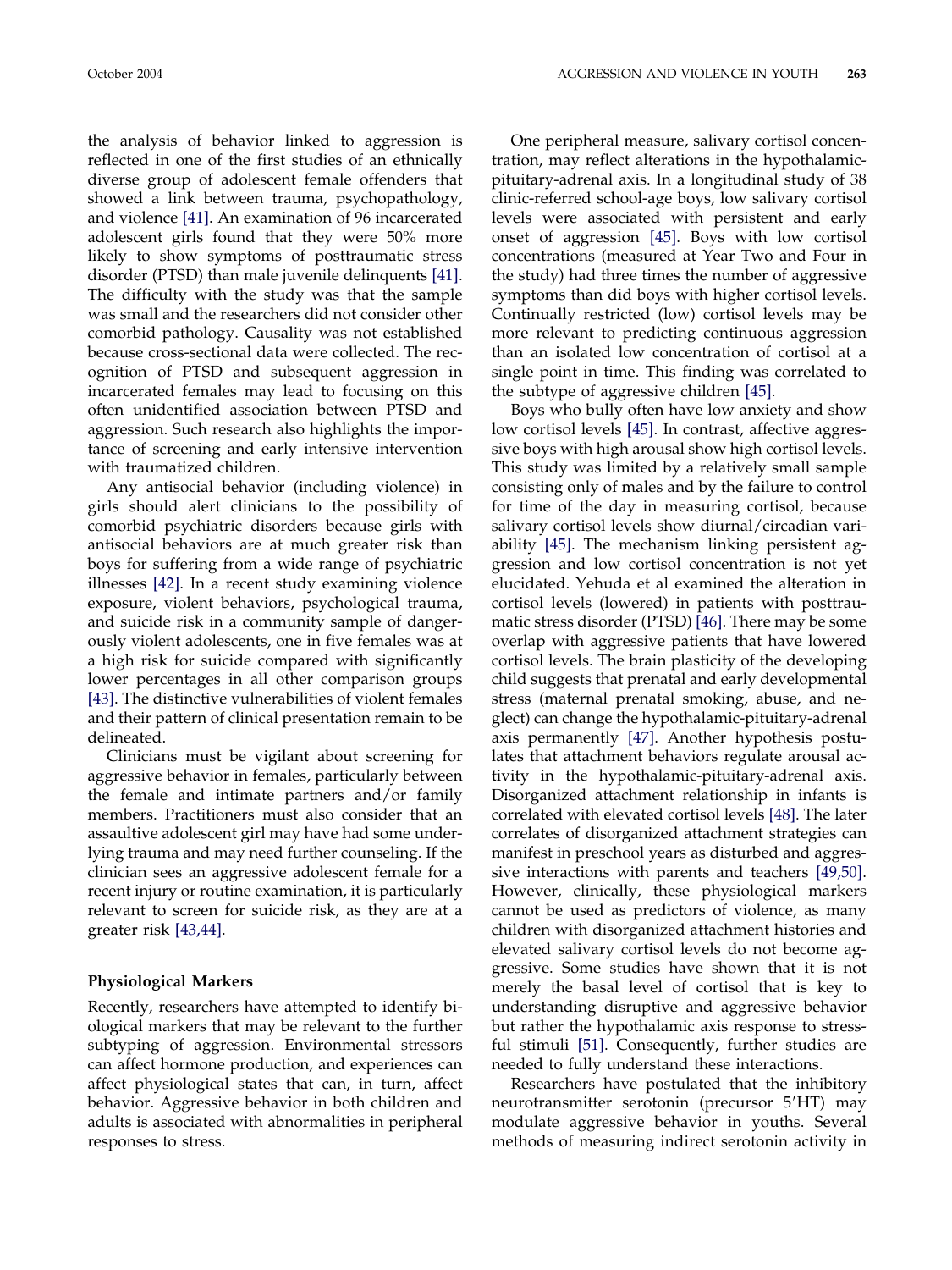the brain are employed, as serotonin cannot be directly, economically, or easily quantified: metabolites in the cerebrospinal fluid and platelet receptors indirectly demonstrate the neuronal functioning as do measurements of whole blood serum [\[27\].](#page-14-0) The hypothesized relationship between lowered CSF serotonin precursors and higher levels of aggression is supported by two longitudinal studies; however, there is not a simple inverse relationship [\[52,53\].](#page-15-0) Challenge studies use drugs such as dl-fenfluramine as a way to indirectly assess the CNS serotonin levels. These challenge studies of prepubertal boys suggest that there may be developmental changes in serotonin function. Prepubertal aggressive boys initially may have increased serotonin functioning as compared with nonaggressive boys [\[54\].](#page-15-0) This enhanced serotonin may decrease with the onset of adolescence [\[55\].](#page-15-0) If this hypothesis is substantiated in future studies, it could have direct clinical implications in terms of avoiding selective serotonin reuptake inhibitors in aggressive prepubertal boys [\[55\].](#page-15-0) It is a more complex picture with youths, possibly because developmental fluctuations with serotonin confound the results. Further research needs to delineate the relationship of the development of neurobiological systems and specific vulnerabilities in response to stressful environmental events [\[54\].](#page-15-0)

Gender differences in the rates of aggressive behaviors have naturally focused on the potential role of androgens, especially testosterone, in the development of violence. Numerous studies have found a correlation between higher levels of testosterone and physical aggression in boys [\[56–58\].](#page-15-0) Most of the studies describing this relationship are with boys after the onset of puberty, suggesting that the activating effect depends on physical maturation [\[59–](#page-15-0) [62\].](#page-15-0) There is also some evidence to suggest that testosterone is specifically related to provoked aggression, but not unprovoked aggression, in adolescent and young males [\[58,59\].](#page-15-0)

There are no definitive mechanisms delineated to understand the hypothesized association between aggression in youth and fluctuations in testosterone, cortisol, or neurotransmitters. This is the new frontier as researchers attempt to further elucidate how neurobiology and hormones play out differently in aggressive versus nonaggressive individuals while still acknowledging the impact of environmental stressful events. Whereas selective serotonin reuptake inhibitors are used in the adult population to dampen aggression by increasing serotonin [\[63\],](#page-15-0) preliminary findings in prepubertal boys suggest

that treatment for adults cannot be indiscriminately transferred to youth [\[54\].](#page-15-0)

#### **Social Cognitive Risk Factors**

Social cognitive research has identified differences in the way that aggressive children process information [\[64–66\].](#page-15-0) Lochman et al and Dodge examined social cognitive variables in aggressive and nonaggressive boys at preadolescent and early adolescent developmental points [\[66,67\].](#page-15-0) They found that aggressive children often misread interpersonal cues and interpret ambiguous or prosocial communication as hostile and react aggressively. The children also often have heightened sensitivity to rejection derived from early experiences of physical abuse or emotional neglect that then triggers anxiety or angry states [\[68,69\].](#page-15-0) This tendency to identify affect arousal as anger can also lead to overlooking verbal solutions in favor of frequent and intense aggressive behavior.

Trauma-related emotions can trigger severe aggression in response to minor or trivial disappointments. Slaby and Guerra elaborated on the cognitive profile of these aggressive adolescents who believe that there are limited consequences for aggression, that aggression has concrete benefits, and that it is a legitimate response [\[70\].](#page-15-0) These findings are exceedingly important for clinicians working with aggressive children and their parents. Understanding the impact of impaired social communication can assist families in understanding violent outbursts and serve as the basis for developing potential interventions. This insight can also assist clinicians in recognizing how distorted social cognition in patients and their families impedes their efforts for intervention.

#### *Social and Environmental Factors*

#### **Family Factors**

The family environment is the intimate system wherein development is shaped. There is ample empirical evidence (longitudinal designs, randomized controlled clinical trials, and cross-sectional studies) demonstrating the pivotal role of consistent parental discipline in preventing early patterns of aggressive behavior [\[6,7,71,72\].](#page-13-0)

Dishion et al and Patterson et al developed a model of coercion that starts with family practices beginning in early childhood [\[73,74\].](#page-15-0) In this typical scenario, when an oppositional child is aggressive, the parents fail to intervene early and to set reasonable standards for behavior. Instead, parents may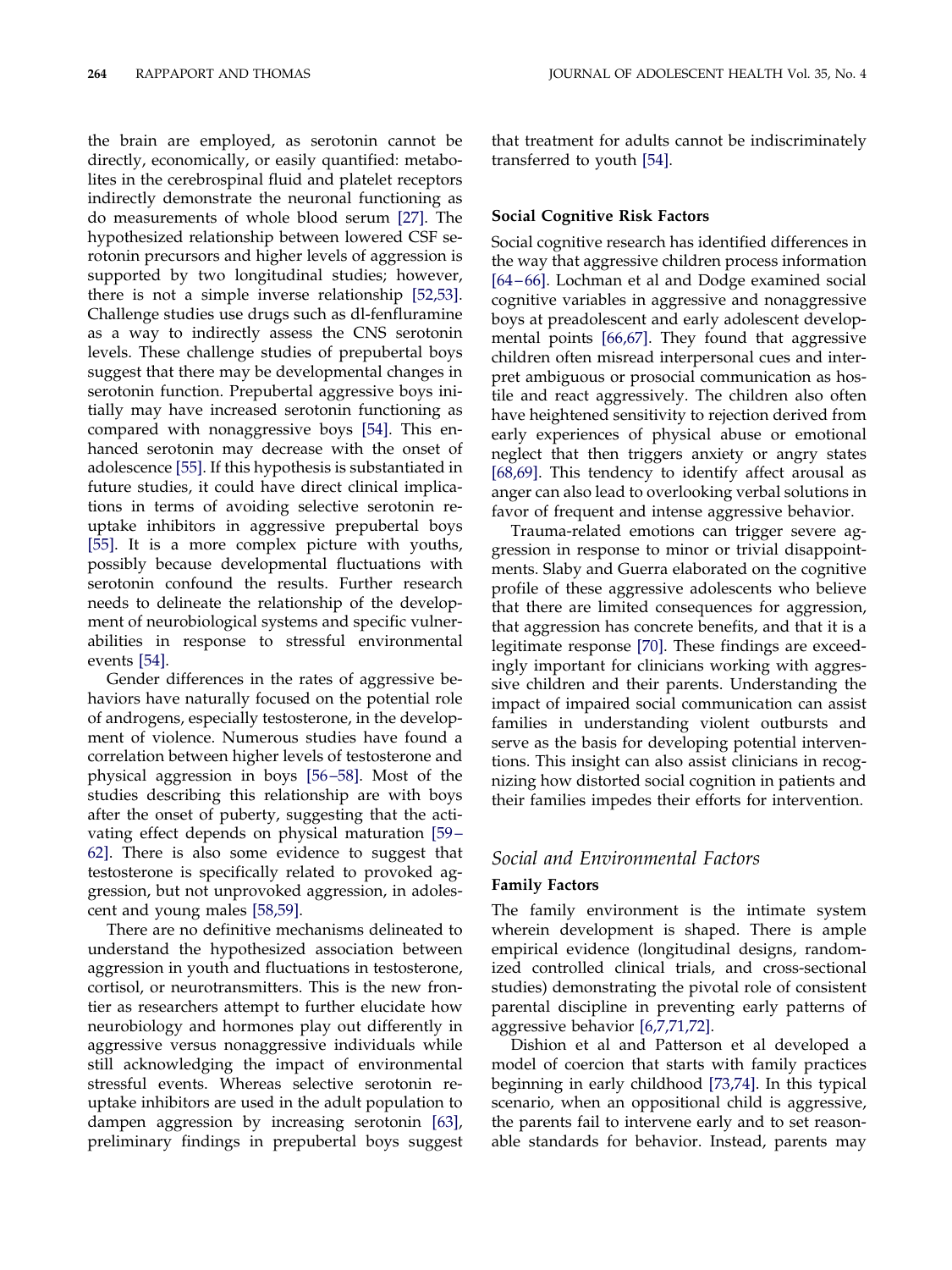respond inconsistently by withdrawing, giving a neutral response, or overreacting with excessively harsh punishment or exaggerated negative affect. A reciprocal escalation of behavior may ensue with increasingly coercive parent-child interactions. The child learns that aggressive reactions to parental requests often lead to parental abdication and withdrawal. Thus, the child uses aggressive behavior to effectively terminate parental aversive requests, and in turn, the aggressive behavior is reinforced (escape conditioning). Often, the same parents may overlook or respond inappropriately to the prosocial behavior their children may occasionally demonstrate. The insights on family interaction reinforce the importance of clinician attention to parent-child interactions in dealing with aggressive behavior. Parents are often frustrated in their attempts to manage aggressive behavior in their offspring and may be unaware of how their responses may unwittingly sustain or even exacerbate behavior. This explanation does not mean that responsibility for violent acts by youth should be incorrectly placed on the parents, but rather points to the need for families to find more effective means to resolve the issues that contribute to aggressive behavior. In terms of assisting parents, ready information about how parents can use appropriate discipline methods, attend to positive reinforcement, and encourage conflict resolution is useful. Consistent parental discipline, increased positive parental involvement, and increased monitoring of the child's activities were accompanied by significant reductions in a child's antisocial behavior.

## **Peers and Gangs**

As with the development of other social behaviors, peers have an impact on aggression and violence in adolescence. Studies with different age groups indicate that the influence of deviant peer behavior on the development of aggression is most pronounced during adolescence. Associating with delinquent peers was predictive of self-reported adolescent violence in several studies [\[75,76\].](#page-15-0) In addition, associating with peers who disapprove of antisocial behavior appears to reduce the likelihood of later violent acts [\[76\].](#page-15-0) Unfortunately, in mixed groups of children, nonaggressive children are more likely to become aggressive than are aggressive children to become nonaggressive [\[77\].](#page-15-0) Despite the contribution of deviant peers to the onset of adolescent aggression, the mechanism of the causal influence of peer networks is not delineated.

Gangs may be a special case in peer relationships and violence. Numerous studies report an association between gang involvement and increased violence and delinquency [\[78–82\].](#page-15-0) The result of Thornberry's analysis of gang members supports a facilitation model where the norms and group processes of the gang exacerbate the behavior patterns of the individual gang members [\[83\].](#page-15-0) Interestingly, before and after gang membership, these individuals do not have significantly different risk factors or profiles than nongang members. Also, gang members are disproportionately responsible for delinquent crime, particularly serious and violent offenses [\[78,84\].](#page-15-0)

The Seattle Social Development Project also found that the influence of gangs was greater than just associating with deviant peers [\[79\].](#page-15-0) Parents can modify the effect of deviant peers, with a positive parentchild relationship providing protection for adolescents [\[85,86\].](#page-15-0) Another important peer influence on the development of aggression may be social ostracism, as seen in recent school shootings. In early childhood, both peer group rejection and victimization are associated with increased risk for aggressive behavior [\[87,88\].](#page-15-0) It is not clear whether this rejection and victimization are prompted by early aggressive behaviors or by some other individual risk factor, such as impulsivity. Certainly, social ostracism results in youth having fewer opportunities to learn and practice socially acceptable behaviors through positive peer relationships. To curtail bullying by aggressive children, Olweus designed systemic interventions in schools to increase monitoring and establish consequences for bullying [\[89\].](#page-16-0) Twemlow et al examined how coercive power dynamics in school are critical to understanding how bullying can be sustained in school settings [\[90\].](#page-16-0) By analyzing the school climate, the power dynamic can be rebalanced so as to decrease the potential for violence [\[90\].](#page-16-0) Whereas the negative effect of antisocial peers is a risk factor for aggressive behavior in youth, clinicians should recognize the heightened impact of gangs and their recent spread throughout American communities. It is important to learn not only about the patient's peer group, but also if there is gang presence and involvement.

#### **Gangs and Females**

The finding that male gang involvement is associated with a disproportionate amount of serious and violent crime holds true with girl gangs as well [\[84\].](#page-15-0) Surveys have demonstrated that female gang mem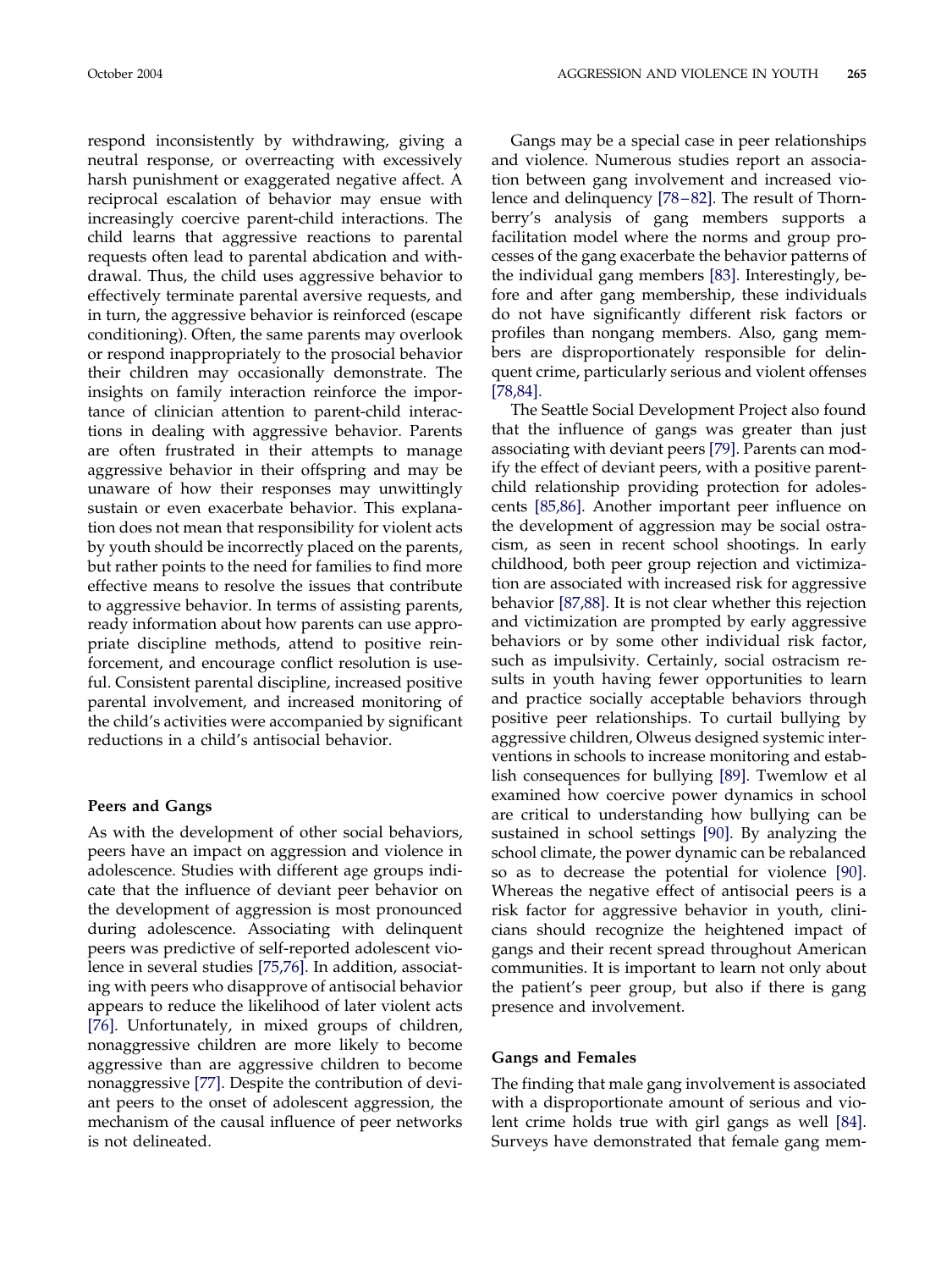bers are more likely to be violent than non-ganginvolved boys [\[91\].](#page-16-0) Although female gangs represent a small proportion of gang members, the numbers on females in gangs vary widely depending on whether data are drawn from official law enforcement sources or self-report surveys. The law enforcement data may underestimate the presence of girls because of the law enforcement's limited capacity to get accurate internal information from the gangs and because of the extensive confusion around how to define a gang [\[92\].](#page-16-0) National surveys of law enforcement agencies over two decades, covering 61 police departments, show a total of 992 female gang members comprising approximately 4% of the gang population [\[91\].](#page-16-0) In a multisite, multistate cross-sectional survey of a public school sample of eighth grade students (not a random sample), 237 girls out of 623 gang members in an ethnically diverse group of 6000 students identified themselves as gang members (38%) [\[93\].](#page-16-0)

The re-examination of the role of female gang members has redefined the earlier bias by male researchers who relied on interviews with male gang members [\[91,92\].](#page-16-0) Female gang members were initially seen as playing an auxiliary role in the gang and primarily acting as weapon bearers, sexually exploited members, or girlfriends [\[92,94\].](#page-16-0) The trajectory of female gang involvement may be different and more complex than originally posited. Ethnographic fieldwork has highlighted that the adolescent girls' participation in gangs may reflect frustration about a harsh, constricted future [\[84,95\].](#page-15-0) Females were more likely to look to the gang as a refuge than males and they often came from more troubled families than the male gang members [\[84\].](#page-15-0)

#### **Environmental and Situational Factors**

Studies of communities and individuals confirm the popular impression that youth violence is more common in urban and impoverished neighborhoods [\[96,97\].](#page-16-0) Certainly the impact of poverty on the family system contributes to the risk for violence and aggression, but the analysis of neighborhood characteristics offers a more complex understanding. Collective efficacy (assessed by cross-sectional surveys of 8782 Chicago adult residents) shows that active engagement by adults to supervise and maintain order, neighborhood residential stability, and concentrated affluence decreases the likelihood of violence in a community [\[8,9\].](#page-13-0) Additionally, adults sharing relevant information and providing supervision for informal social control, known as intergenerational support, were more often identified in close proximity to other stable neighborhoods [\[10\].](#page-14-0) Another factor that adds to the vulnerability of the neighborhood occurs when youth are exposed to violence, as this exposure increases the risk for aggressive behavior in youth [\[12\].](#page-14-0)

Access to a potentially lethal weapon, usually a firearm, increases the likelihood that a lethal event will result from an aggressive or violent altercation [\[98\].](#page-16-0) The relatively easy access to firearms for youth increases the risk of youth violence [\[11\].](#page-14-0) Weaponcarrying for some adolescents is relatively common, as identified in a 2001 Center for Disease Control and Prevention study, Youth Risk Behavior Surveillance System [\[99\].](#page-16-0) In that national study of high school students, 17.4% of adolescent boys carried a weapon (a knife, gun, or club) at some point during the month before the survey [\[99\].](#page-16-0) The rate was higher in some areas (e.g. one survey that was conducted in inner-city middle schools found that 25% of male students and 11% of female students reported carrying a gun with gun-carrying strongly linked to aggressive delinquency rather than to self-protection) [\[100\].](#page-16-0) Boys most likely to carry handguns were those with the most aggressive behaviors (i.e., initiating fights), who believed that shooting someone is justifiable under certain circumstances and who perceived their peers as accepting violence [\[101\].](#page-16-0)

Pittel used clinical evaluations to describe some of the beliefs of students carrying weapons and categorized them as "deniers," "innocents," "fearfuls," and "defenders" [\[102,103\].](#page-16-0) For example, deniers claim ignorance of how the weapon came into their possession. They insist that they did not knowingly carry the weapon into school and claim an unknown culprit planted it in their book bag or locker. Innocents admit to possessing a weapon but claim they were holding it for someone else or found it. It is important to further elucidate the reasons that adolescents carry weapons, as it will inform clinical interventions.

A moderate relationship exists among illicit drug use, alcohol, and violence [\[104\].](#page-16-0) Alcohol can stir aggression by reducing threat-related inhibition and increasing arousability. Alcohol also decreases higher-order cognitive functioning by altering the adolescent's ability to communicate and judge the degree of threat in a social situation [\[104\].](#page-16-0) A study on youth violence in schools demonstrated that 40% of the students who drank alcohol at school reported carrying a weapon to school, as compared with 4% of youth who did not drink alcohol at school [\[105\].](#page-16-0) Aggression predicts substance use and substance use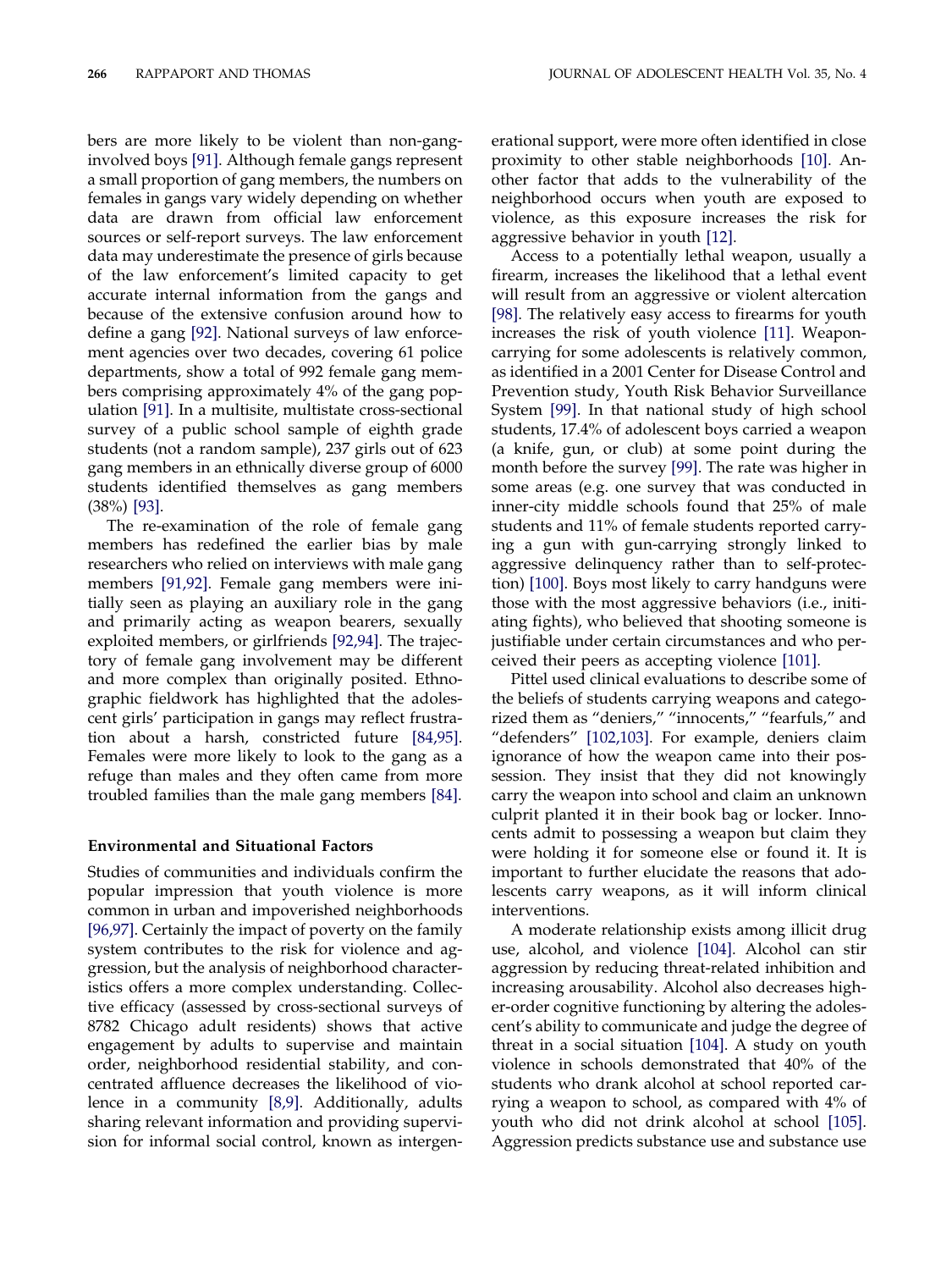predicts aggression [\[106\].](#page-16-0) An extended longitudinal study found that aggressive behavior in childhood is predictive of substance use in adolescence [\[107\].](#page-16-0) This research also indicated that the relationship appears to be influenced by the presence of associated symptoms of depression and impulsivity. Other factors that may affect the association between aggression and substance use in youth include family history of alcoholism and drug abuse and involvement with peers or gangs using drugs [\[107\].](#page-16-0) Clinicians must be aware of the vicious cycle that exists between substance use and violence in youth, as with adults.

These findings on specific environmental factors contributing to youth violence enable clinicians to assess the individual patient's potential risk, as well as current behavior patterns, in greater detail. Such understanding can provide the basis for a more tailored and individualized approach to developing prevention and intervention plans. Public health efforts can also be directed to address these defined risks within the broader community to reduce and hopefully prevent youth violence.

## *Conceptual Models*

#### **Cumulative Risk Factors**

Numerous factors contribute to the relative risk for the development of violence and no single factor is associated with all aggression or provides absolute prediction. Studies utilizing multiple factors provide stronger prediction of violence and demonstrate the interaction and increased cumulative risk of these influences [\[108\].](#page-16-0) Evidence indicates that the impact of risk factors depends upon their presence during specific stages of development [\[96\].](#page-16-0)

Specific models describing distinct pathways in the development and progression of aggressive behavior that incorporate multiple risk factors have been proposed based on longitudinal research [\[14,15\].](#page-14-0) As part of an overall model of the development of antisocial behaviors, Loeber et al describe a specific course of development of aggressive and violent acts. Minor fights and bullying characterize the early stage, progressing to the later stages of more serious assaults, weapon use, rape, and robbery [\[15\].](#page-14-0) Although many children will exhibit entry level behaviors, fewer progress to each successive stage of antisocial acts. The further a youth progresses in development of aggressive behaviors, the more likely that other antisocial behaviors will also appear. Therefore, youth with the most severe behaviors will often exhibit the widest variety of antisocial acts [\[16\].](#page-14-0)

The central design of effective preventive efforts is twofold: (a) the examination of risk and protective factors at critical developmental periods, and (b) the understanding of the mechanisms through which these risk factors impair youth behavior. In the context of assessing violent/aggressive children, the principal questions are whether children are "hardwired" and genetically primed to be aggressive, whether the environment is shaping the vulnerable child, or both. Raine's research showed substantial empirical evidence to support the interaction between biological and environmental variables to specifically explain violent behavior [\[3,4\].](#page-13-0) Raine drew comparisons from a large birth cohort (4269 male children in Denmark) and classified the children according to two variables. If children had birth complications or neurological impairment, they had about the same chance of becoming criminally violent 18 years later as those children with no risk factors. The group of children with both early childhood rejection and birth complications (4.5% of population) accounted for 18% of all violent crimes committed by the collective sample of 4269 subjects. Raine's study defines early childhood rejection as maternal rejection of the infant (unwanted pregnancy and attempt to abort the fetus) and disruption of the mother-infant bond (public institutional care of the infant). Significantly, the interaction effect was found to be specific to violent offending and did not generalize to nonviolent crimes or recidivism, per se. A different example of the critical interaction between genetic risk and environmental influence was provided from the Dunedin longitudinal study [\[5\].](#page-13-0) Physically abused boys with a variant of the monoamine oxidase A (MAOA) gene were twice as likely to develop aggressive behaviors and three times as likely to be convicted of a violent offense as an adult in comparison with abused boys without the MAOA variant. In the absence of a history of abuse, boys with the variant MAOA gene were at no greater risk for later aggressive behaviors than other nonabused boys.

This research provides specific information about some of the very early risk factors for violent behavior and has major policy implications and clinical relevance supporting intensive early intervention. Effective early interventions with nurse visitation in the home environment for high-risk families (average of 30 visits spanning from prenatal to the child's 2nd birthday and focusing on maternal functioning) have shown a significant reduction in adolescent antisocial behavior including arrests and convictions, in comparison to a control group [\[109\].](#page-16-0) This type of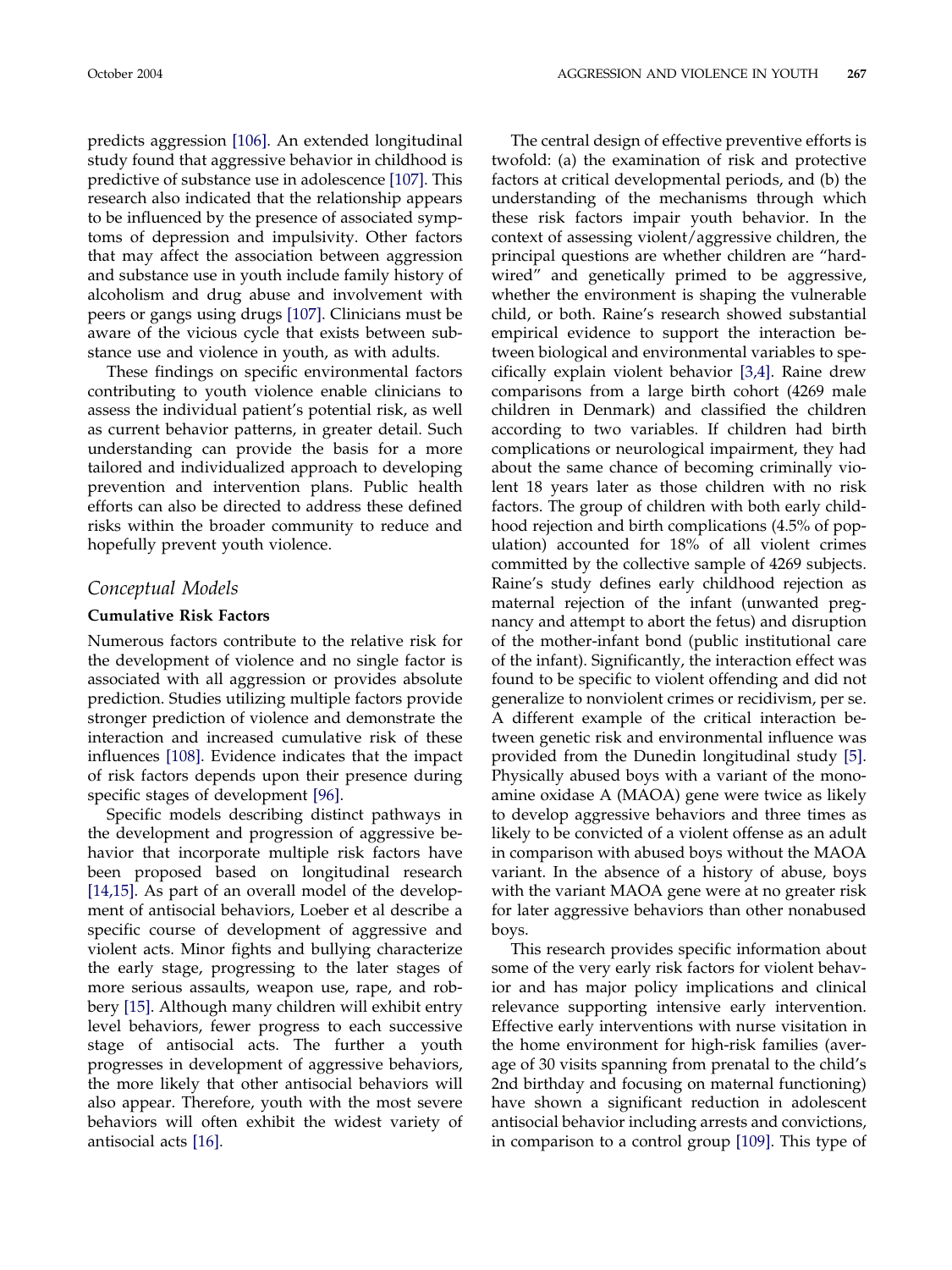intervention can compensate for negative birth complications and promote positive parenting, thereby preventing the more serious forms of antisocial behavior leading to arrests and convictions [\[109\].](#page-16-0)

#### **Aggression Subtypes**

From a clinical perspective, research on subtypes of aggression may be helpful in understanding and treating aggression. Clinical observation, experimental paradigms in laboratories, and cluster/factor analytic studies show subtypes of aggression that may have implications for the management and treatment of aggressive patients [\[64,110,111\].](#page-15-0) These qualitatively distinct forms of aggression in youth may affect more tailored prevention and intervention approaches to help predict treatment response.

One subtype of antisocial behavior is classified according to time of onset: childhood-onset (prepubertal) or adolescent-onset [\[1,112–114\].](#page-13-0) The investigations primarily examined longitudinal groups of males at different intervals utilizing direct observation, peer nomination (wherein peers identify the most aggressive peers), or teacher/parent ratings of disruptive behavior. The results are usually presented in terms of variance (percentage) or stability coefficient (correlating individuals from one time to another time with certain behaviors present). Childhood-onset antisocial behavior is rarer than adolescent-onset, typically 5–6% in the general population of young males, but it is associated with more seriously persistent violent behavior and worse outcomes [\[7\].](#page-13-0) Childhood-onset antisocial behavior is more likely associated with neuropsychological deficits (e.g., impaired language and intellectual functioning, attention deficit hyperactivity disorder [ADHD]) and inconsistent discipline by parents when the child is young [\[113\].](#page-16-0)

Investigations about aggression and conduct disorder-like behavior demonstrate aggression as a relatively stable trait, often compared with intelligence [\[17\].](#page-14-0) Olweus carefully reviewed 16 longitudinal studies of subjects 2 to 18 years of age and showed high stability coefficients (.81 in males). Subsequent studies, with varying methods of assessment, also demonstrated high rates of stability of aggression in clinically referred samples and community samples with a range from 32% to 81% of children continued with their disruptive, aggressive behavior in adolescence [\[17\].](#page-14-0) Although these studies emphasized high stability of aggression over time, it is critical to enhance the understanding about the significant proportion of aggressive youth that do not maintain

aggressive behavior over time, and to recognize that a small portion of adult violent offenders had shortterm escalation of aggression at late onset [\[115\].](#page-16-0) It is critical that clinicians not interpret the relative stability of aggression as equivalent to aggression being relatively intractable as a fixed and predetermined behavior. Although there is a consistent finding in the stability of aggression, this finding has not translated into an understanding of patterns of aggressive behavior within individuals. Nor has this categorization generated an understanding about the large individual differences in the stability of aggression; which individuals may replace aggression with better adaptive behavior, which individuals are at greater risk for persistent aggression, and which youth are intermittently aggressive.

There are several limitations with childhood-onset and adolescent-onset subtyping. The problem with the term "childhood-onset" is that it implies a fixed, determined behavior, and does not seem to reflect the ongoing exposure to risk factors and cumulative insults that shape and reinforce persistent aggression. The variability in aggression or antisocial behavior suggests that different ways of measuring aggression may result in different indices of stability or discontinuity [\[116\].](#page-16-0) This type of measurement does not capture the periodicity of aggression, and high correlation does not demonstrate the change in severity level of aggression with age. The inadequacy of the categories was further illustrated when Tolan and Thomas' examined early- and late-onset offenders and showed that both populations looked surprisingly similar in their cumulative risk factors [\[117\].](#page-16-0) In creating onset curves in a longitudinal sample of 500 males from the Pittsburgh Youth Group Study, the age of onset of aggression gradually increased for each level of aggression and there was no bimodal distribution that would support early versus late onset [\[116\].](#page-16-0)

The most empirical research analyzing distinct patterns of aggressive antisocial and delinquent behaviors relates to the trajectory of overt and covert behaviors [\[15,111,116\].](#page-14-0) These underlying dimensions of aggression were developed almost exclusively on males, and non-Anglos were underrepresented.

Despite the limitation, a temporal sequence of escalating aggressive behaviors was proposed by examining the Pittsburgh Youth Study of 1500 males in three cohorts, ranging from ages 7 to 13 years at the first sampling time, with 6-month intervals between assessments followed over 10 years [\[96\].](#page-16-0) The cohorts were chosen so as to cover the age-range of development under investigation (7 years to young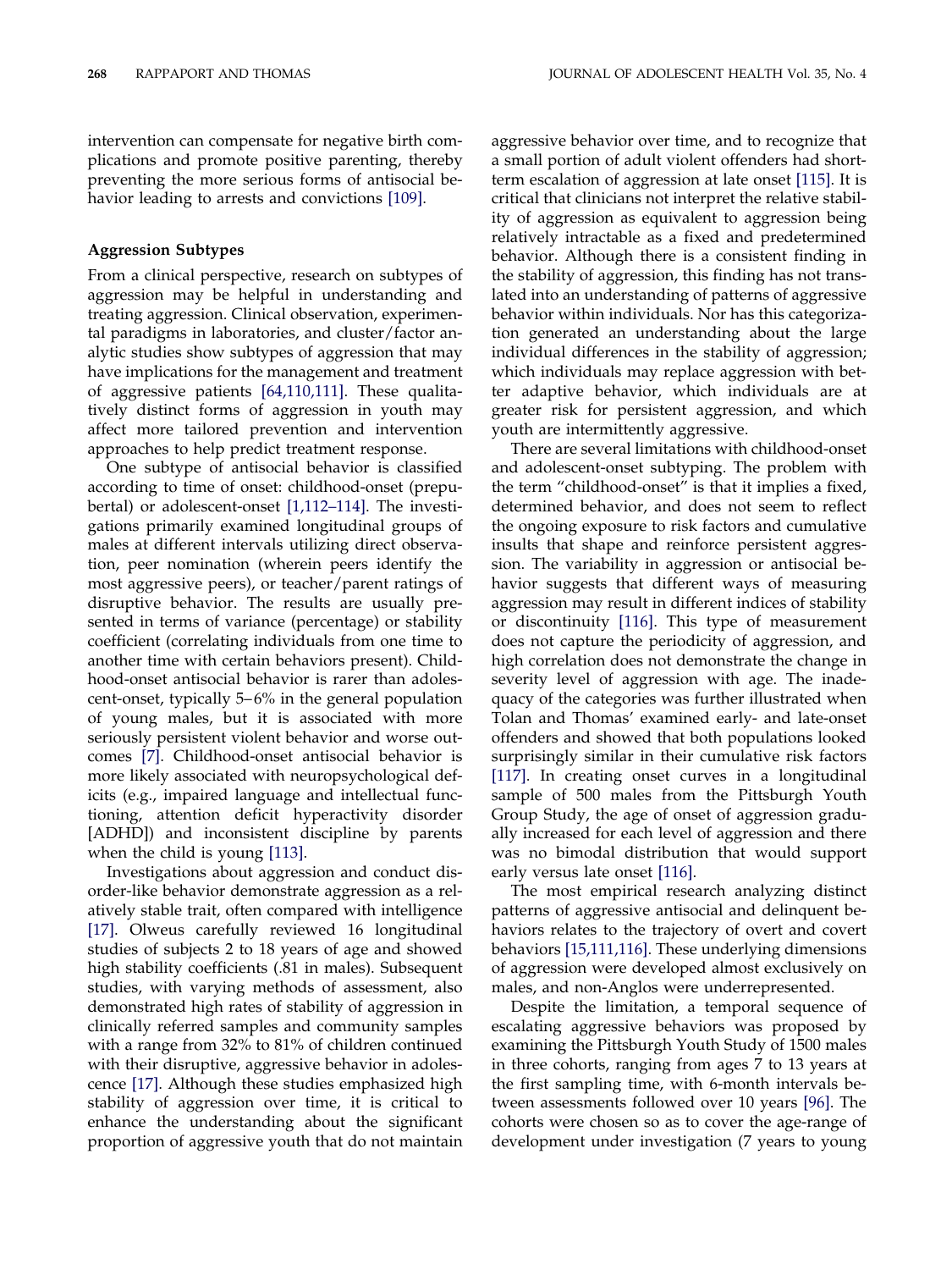adulthood), but the three cohorts do not represent separate pathways, just separate age groups. In the "overt" pathway, males start by annoying and bullying others, followed by physical fighting, then by assaultive behavior and forced sex. The "covert" pathway entails sneaky acts such as stealing and lying, followed by property damage, vandalism, and fire setting; culminating in fraud, burglary, and serious theft. The third proposed developmental pathway involved those males with "authority conflict." This research highlights how identifying common clusters of aggression and sequences of behaviors may improve early identification. When this theoretical framework was applied to the National Youth Data of a nationally representative sample, a larger proportion of serious and violent youth offenders followed the overt developmental sequence than the general population [\[118\].](#page-16-0) The initial step of detailing the developmental patterns of aggression over time and identifying the probable trajectory of serious and violent offenders may allow a clinician to identify patients at risk when they have a progression of behavior and not by the presence of a specific behavior. Although the cumulative acts of aggression are detailed, the mechanism of how individuals begin with minor aggressions, progress to more severe forms of violence, and how individuals with similar behavior will follow these predictable trajectories, remain to be elucidated. Winnicott's essays on deprivation and delinquency [\[119\]](#page-16-0) or Aichhorn's observations on Wayward Youth still provide insight about the inner experience and psychic turmoil [\[120\].](#page-16-0) These authors illuminate the meaning of the outward manifestations of behavior through insightful interviews of individual patients, often overlooked in the population-based studies.

Another subtype of aggression emanates from multicultural studies that assessed proactive aggression and reactive aggression [\[64,121\].](#page-15-0) Children initiate proactive aggression to obtain specific rewards and establish social dominance. Proactive aggression involves a minimal level of physiological arousal and relates to predatory aggression. Conversely, reactive aggression or affective aggression involves the defensive use of force against a perceived threat or provocation. This defensive stance is triggered by activation of the fight-or-flight response, with a high level of physiologic arousal.

Different neuroanatomical chemical pathways underlie these forms of aggression. Affective/reactive aggression is characterized by impulsive/explosive anger and decreased levels of serotonin metabolites in cerebrospinal fluid [\[122,123\].](#page-16-0) The autonomic activation is fear-induced and leads to irritability and hyperarousability [\[124\].](#page-16-0) In animal models, stimulation of the ventromedial hypothalamus reproduces (simulates) an affective type of aggression [\[125\].](#page-16-0) Predatory aggression involves minimal levels of autonomic activation and the information processing is different [\[124,126\].](#page-16-0)

In a small clinical sample, Vitiello et al provided preliminary evidence of the clinical validity of subtypes of aggression [\[127\].](#page-17-0) A scale was constructed with items that demonstrated good internal consistency, reliability, and stability for identifying predatory and affective aspects of aggression. The instrument was used to differentiate the types of aggression of 73 aggressive boys and girls aged 10 through 18 years who were inpatients or enrolled in a partial hospitalization program. Most of the patients had either predominantly affective or mixed predatory-affective scores. Vitiello's findings suggest that those children who are purely proactive/predatory aggressors are not as frequently treated or admitted to psychiatric hospitals. Patients with a high affective aggression score had a higher incidence of psychotic symptoms and a higher likelihood of receiving lithium or neuroleptics.

Distinguishing whether adolescents' aggression is primarily reactive or proactive may suggest the therapeutic direction of prevention and treatment, as well as prognosis [\[128\].](#page-17-0) If adolescents have reactive aggression, they most likely have impaired social cognitive processing that misinterprets information and can be responsive to cognitive behavioral therapy that provides an alternative approach to fearful stimuli than reacting aggressively [\[128–130\].](#page-17-0) These types of patients may also benefit from medications that alter their hyperaroused state. Proactive aggressive youth are more likely to progress to externalizing behaviors and subsequent criminal behavior than males assessed as having reactive aggression in adolescence and followed into adulthood [\[131\].](#page-17-0) Proactive boys have the expectation of positive outcomes from aggressive behavior and thus the emphasis is on systematic interventions, increased monitoring, and consistent consequences [\[90\].](#page-16-0)

## *Considerations in Risk Assessment*

Assessing children and adolescents for potential violence requires an organized approach that draws on clinical knowledge, a thorough diagnostic interview, and familiarity with relevant risk and protective factors. Even with guidelines and checklists for iden-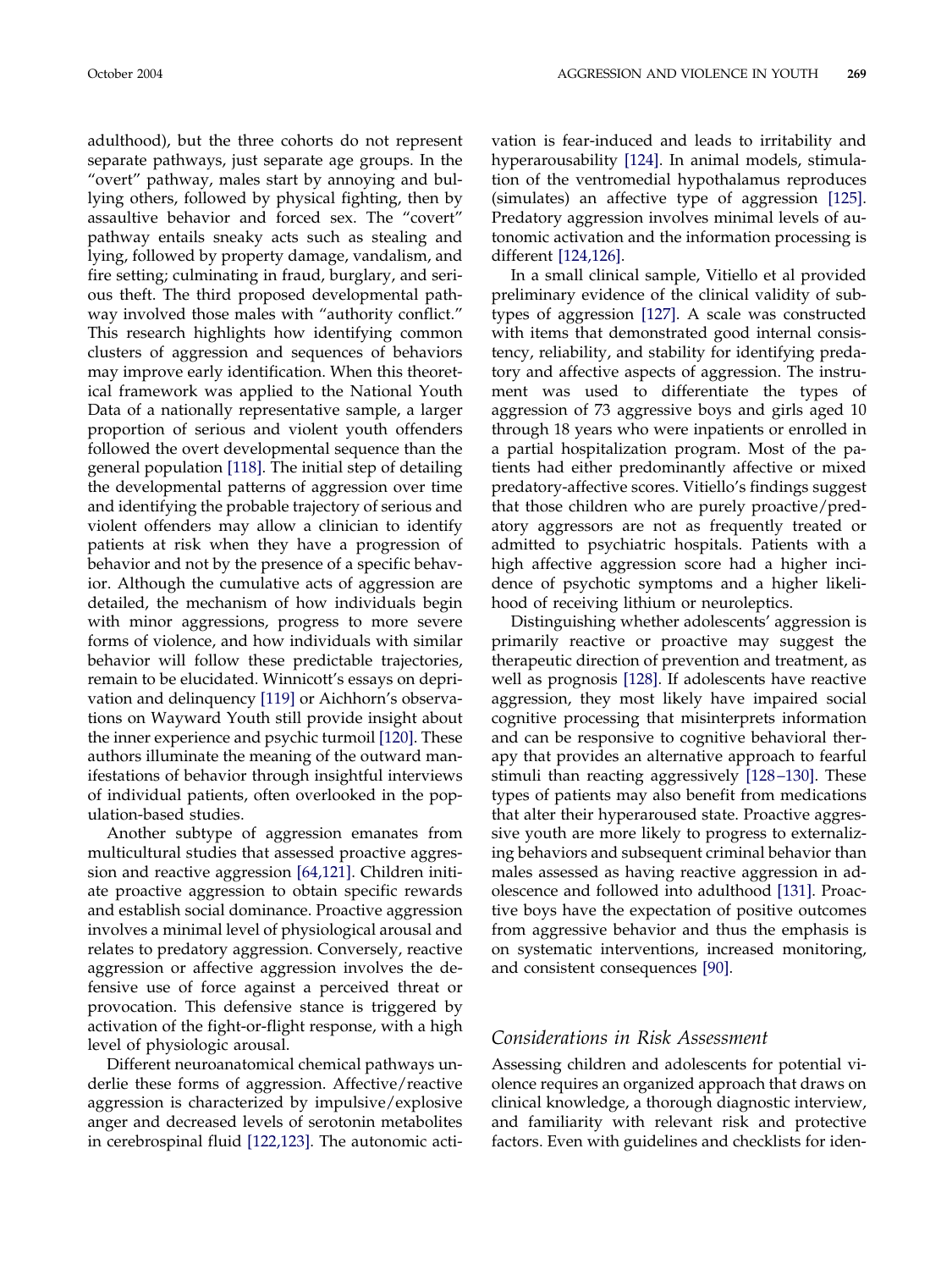#### **Table 1.** Assessment Guidelines for Clinicians

- 1. What are the capabilities and skills of the parents?
- 2. Is there any evidence of disorganized attachment to the primary caregiver?
- 3. Are there any other medical problems that suggest abnormalities with regulation of behavior or affect?
- 4. Does the patient's aggression fall into predatory aggression or affective aggression?
- 5. What is the range, severity and frequency of the aggressive behavior?
- 6. Is there a clear precipitant to the aggression, (predictable triggers or situations)?
- 7. Has the patient been traumatized, and could that lead to hypervigilance and hostile attributions?
- 8. Is there a past history of violent episodes?
- 9. What are the parents' attitudes towards violence?

tifying risk factors, there is the possibility of errors: false positives, false negatives, or both. False positives are children and adolescents who may have risk factors but do not act violently, whereas false negatives are youth who are overlooked but who subsequently act violently. In the absence of validated and reliable screening instruments or effective protocols, we propose a rational approach to the clinical interview, conducted by a mental health practitioner, that will help in evaluating individual children or adolescents for potential violence [\[132\].](#page-17-0) Unfortunately, there are practical barriers regarding some adolescents that practitioners would ideally like to refer, such as time lag, financial limitations, and family or patient distrust of practitioners. If the patient makes explicit verbal threats or appears to have prominent symptoms suggestive of a comorbid state (exacerbating his/her aggression), the treating clinician is advised to make a referral.

The starting point of an evaluation is a general diagnostic psychiatric interview to determine if the young patient has a major mental illness, medical disorder, or substance abuse that could be contributing to his or her aggressive behavior. A clinician should cover specific areas of information in an organized fashion using a format similar to the one illustrated in Table 1.

The questioning can then move on to facts about the immediate context of the aggression. It is important to obtain collateral information from parents, teachers, court records, or security guards, because minimization of responsibility for actions and denial are to be expected. It is critical to carefully assess the patient's attitudes toward carrying a weapon, access to a weapon, and the risk of using a weapon in a fight. It also is important to identify which adults support this young patient, including other clinicians, and to get details of past treatment attempts. These clinicians may note what has already been done for the patient. When a clinician has enough information to make a preliminary formulation, it is useful to explain to the patient the clinician's current understanding in addition to exploring the patient's insight and motivation.

Essential to the diagnostic interview is for the clinician to clarify whether the child or adolescent wants to change and is willing to work to change his/her assumptions, behavior patterns, denial of responsibility, and lack of trust. It is important to identify whether the child or adolescent who enjoys hitting or hurting the victim has any empathy or understanding of the distress inflicted on another person.

If the patient expresses no motivation to change and does not have any desire to control aggression or homicidal ideation, the assessment has reached a critical juncture. At this point, it is the clinician's responsibility to provide feedback to the adults (e.g., parents, court personnel, school staff) who have initiated the assessment. If the patient poses a very high violence risk, preventive action needs to be initiated [\[133\].](#page-17-0)

Coercive measures such as hospitalization and the question of warning potential victims also need to be addressed. Although risk factors can indicate the potential for violence, it is still difficult to determine why some children are on a chronic trajectory of aggressive behavior and others manage to compensate despite exposure to many of the cumulative risk factors that lead to violence. Violence is rarely random, yet the dynamic and situational variables can change so quickly that an assessment is extremely time-sensitive. Developing a rational strategy for evaluating adolescents and children at risk for violence leads to the development of a treatment plan/ program to contain and reduce the risk.

## *Prevention/Interventions*

#### **Cognitive-Behavioral Therapy**

Cognitive-behavioral therapy (CBT) seeks to change social cognitive deficits and distortions in aggressive children and adolescents. It focuses on defining the problem, generating alternative solutions, anticipating consequences and introducing behavioral monitoring, and prioritizing responses. Interventions usually involve role-playing, practicing, homework assignments, and specific skill-building to change cognitive distortions and responses. Cognitive-be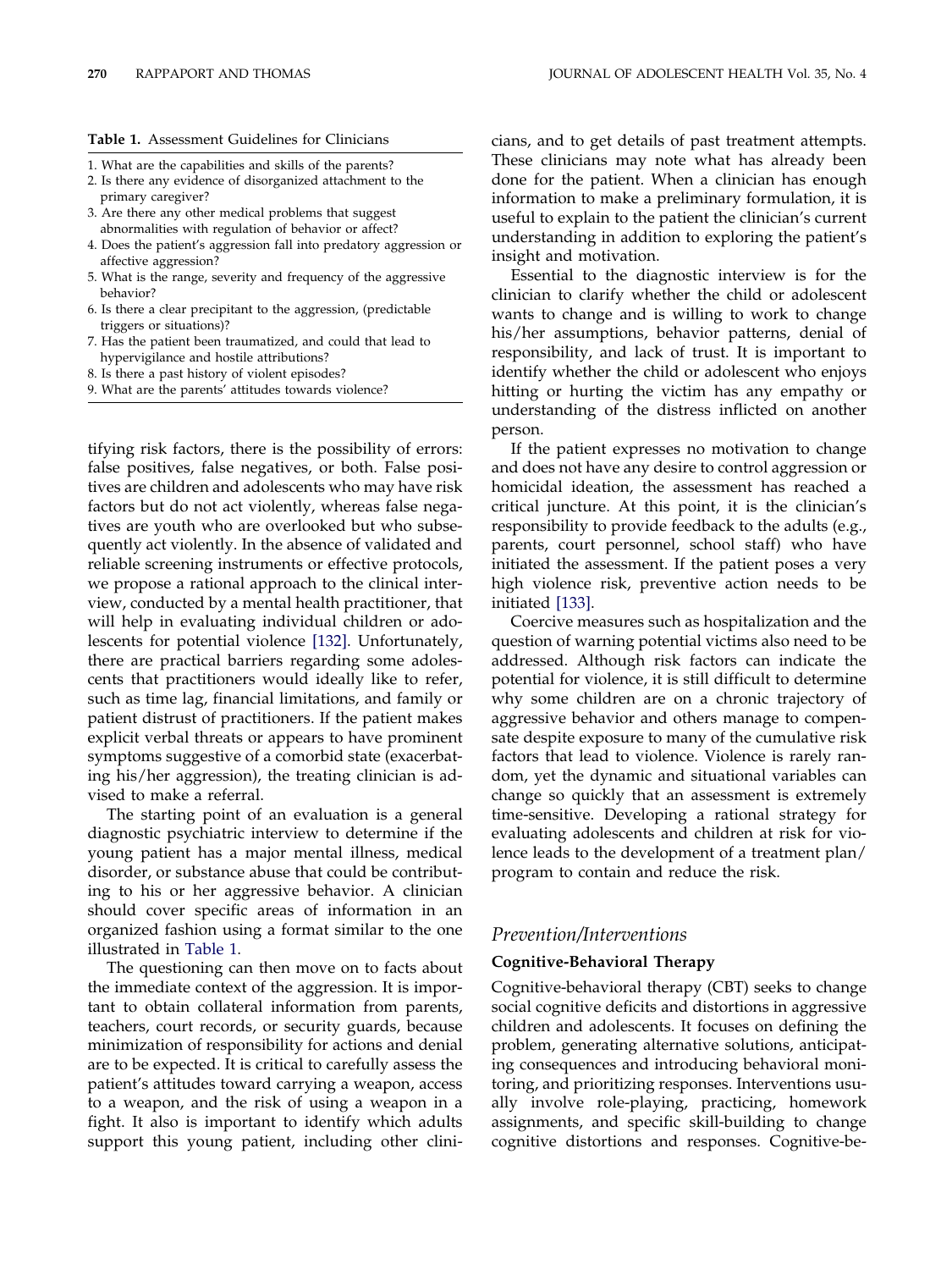havioral problem-solving skills training (PSST), totaling 20 sessions for preadolescent children evaluated in inpatient and outpatient support settings, supports the efficacy of the treatment compared with therapeutic changes of relationship therapy (RT) and attention placebo control conditions [\[129,130\].](#page-17-0) The effects were demonstrated in a 1-year follow-up assessment in school and at home with changes in behavior at home and at school [\[134\].](#page-17-0) A more detailed review of CBT outcome research showed improvements in social competency and lessened aggressive behavior [\[130\].](#page-17-0) Nevertheless, further research is required to examine child and treatment characteristics that predict outcome and demonstrate clinically meaningful improvement.

Although it is critical to continue the development and evaluation of CBT, several limitations exist. First, there is the high attrition rate of severely stressed families that are hindered by the associated costs, scheduling difficulties, inconvenience, and reluctance to participate in a treatment intervention [\[135\].](#page-17-0) This attrition, which can be as high as 50% to 75% of children referred for treatment, can result in overinflated support for using CBT to reduce problem behavior because the most difficult families don't participate [\[136\].](#page-17-0) Although the attrition rate may not be the exclusive problem to this modality, it points to the need for further improvements in the implementation of this approach.

Similarly, as in any therapy, children in CBT require motivation to change; obtaining this motivation can be challenging when aggressive behavior is egosyntonic. Garbarino, a psychologist who has worked with extremely violent boys in juvenile detention systems, cautions: "Some of the boys have memorized the list of techniques and concepts but can do no more than parrot what is in the textbook. Others say that they can not imagine being able to apply these techniques in the situations that they face in the world" [\[137\].](#page-17-0) Another aspect to consider is the cognitive development of the child, as it has been demonstrated that preschool and early school-age children who are preoperational in their thinking do not respond to CBT as well as older children (ages 11–15 years) who are more cognitively sophisticated [\[134\].](#page-17-0) Another dilemma is that the most vulnerable aggressive children often have language expressive deficits, executive functioning difficulties, and impulse control problems. These limitations make it especially difficult for children to put their emotions into words rather than actions, and they may have difficulty understanding and internalizing the cognitive scripts.

Long-term CBT follow-up usually consists of a 1-year follow-up and frequently does not include direct observation of the child's behavior or assessment of exact skills that may diminish behavior, such as aggression. Critical indices of treatment efficacy still need to be developed with the caveat that it may be more prudent to conceptualize aggression conduct disorder as a "chronic disease model." Optimizing treatment of aggression occurs if experienced clinicians are used, which is not always true outside of the research setting. Also, it is important to note that incremental gains are achieved with longer treatment (up to 50 or 60 sessions) including periodic booster sessions [\[130\].](#page-17-0)

#### **Psychopharmacological Interventions**

Medications should be considered for violent aggressive children only in the context of a careful diagnostic assessment that reviews multiple risk factors and generates a complex formulation. Managing violent children and adolescents with solely pharmacological methods is not recommended. Failure to consider and initiate an active comprehensive treatment plan sets up the treating clinician for dangerous liability. For a treatment plan to be effective in modifying aggression, it needs to be comprehensive and address family competency, relational capabilities, and educational progress.

It is common clinical practice to identify target symptoms in an aggressive/violent child, such as irritability, impulsiveness, or affective liability. Only then are medication trials conducted that try to ameliorate the symptoms. However, this approach is tenuous because there is minimal research demonstrating its efficacy. Frequently, the research on aggression in adults is extrapolated to provide pharmacotherapy treatment suggestions for adolescents and children. The concern is that the findings on adults are not applicable to adolescents and children. There are no specific antiaggressive drugs currently available; rather there are some drugs, including atypical antipsychotics, anticonvulsants, mood stabilizers, anxiolytics, beta-blockers, and alpha-agonists that are used for their capacity to indirectly decrease aggression. There is a growing body of research on the indications and efficacy of medication in the treatment of aggression in youth. Most of the reports are of open trials rather than randomized controlled studies and among all these investigations, the reported duration of treatment is seldom longer than 2 months [\[138\].](#page-17-0) One striking example of the importance of rigorous research is a report that found,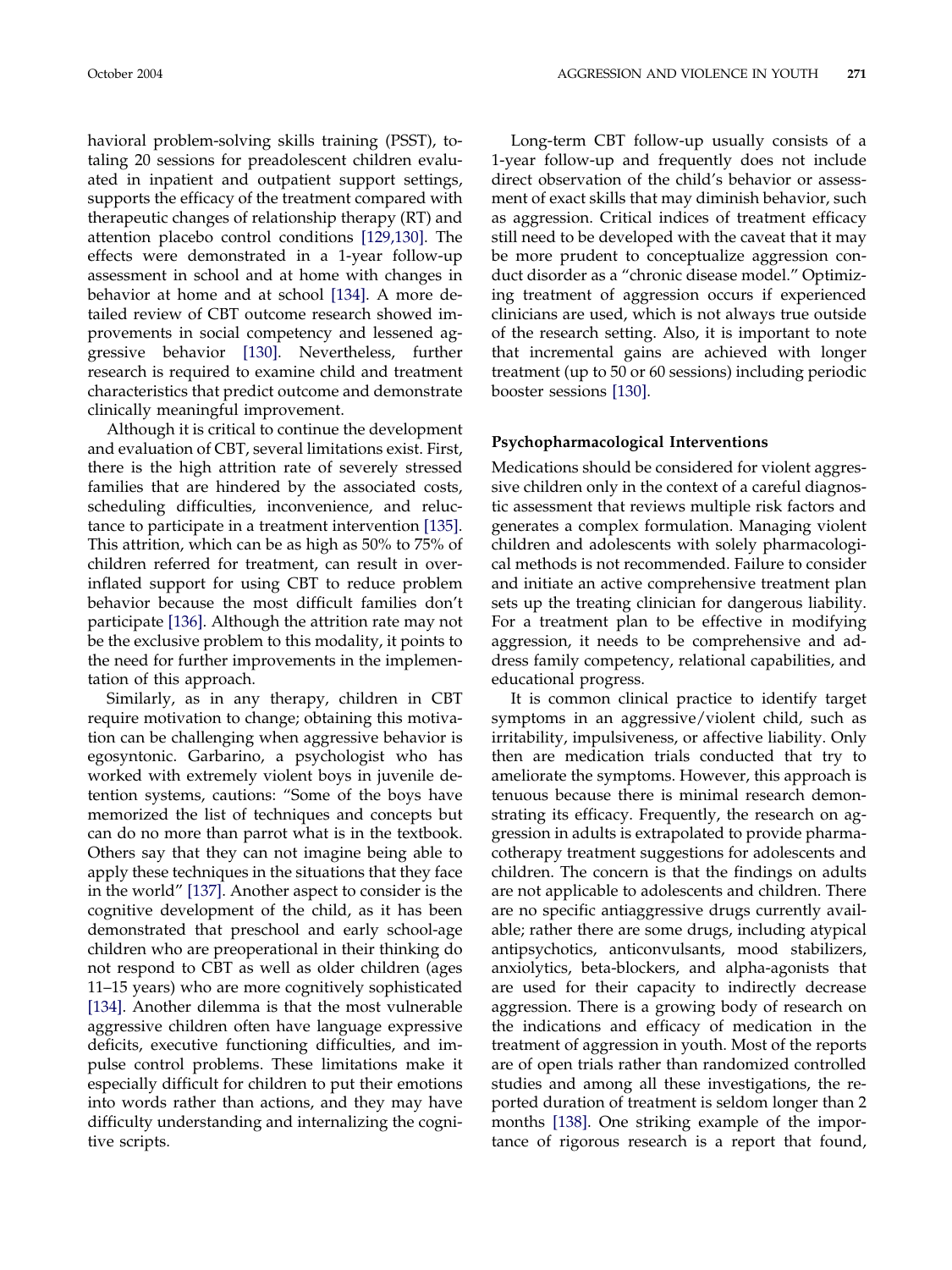among youth admitted for inpatient treatment for severe aggression, in a double-blind study, almost 50% responded to placebo [\[139\].](#page-17-0) Most of these randomized clinical studies use a relatively small sample of aggressive adolescents, do not identify comorbid disorders, and do not consider the impact of other treatment modalities.

Clinicians need to identify the specific conditions that may contribute to the patient's aggressive behavior and to use this information as a guide in the selection of potential medications. To determine efficacy, empirical trials of agents should be sufficiently long. Clinicians should rely on studies that use double-blind and placebo design in medication trials. Additionally, aggressive and violent behaviors should be assessed with standardized ratings [\[140\].](#page-17-0) A further complication is that frequently, aggressive patients may have simultaneous multiple medication trials, making it difficult to determine the pharmacodynamic effect of the combination of medications and the contribution of single agents. Connor and Steingard [\[141\],](#page-17-0) and more recently, Frazier [\[142\],](#page-17-0) reviewed many of the controlled studies that look at each category of psychiatric conditions that may be responsive to medication and may lead to reduction in aggressive behavior. The critical clinical recommendation is that if a comorbid condition exists, then treating it with indicated medications might reduce the aggressive behavior as well.

A guiding principal in the evaluation of violent and aggressive children is that they often have a wide range of psychopathology, including ADHD, mood disorders [\[143\],](#page-17-0) learning and communication disorders, obsessive-compulsive disorder with associated anxiety, PTSD, substance use and abuse, and even rare cases of psychotic disorder with paranoid ideation [\[142\].](#page-17-0) Puig-Antich studied a subset of depressed boys with aggressive behavior and showed that if their depression improved, the antisocial behaviors also improved, whether the improvement was spontaneous or the result of treatment for depression [\[144\].](#page-17-0) Aggression in ADHD children is reduced if young patients are treated with stimulants [\[145\].](#page-17-0) Some clinicians suggest that clonidine (Catapres) treatment can be useful for ADHD children who display overaroused behavior, excessive hyperactivity, and extreme aggression [\[146\].](#page-17-0) Furthermore, lithium and divalproex (Depakote) have been found useful in double-blind, placebo-controlled studies for children and adolescents with disruptive disorders characterized by explosive temper and mood lability or bipolar disorder and comorbid conduct disorder [\[147–149\].](#page-17-0) Lastly, some clinicians suggest that a trial

with selective serotonin reuptake inhibitors may alleviate symptoms in irritable, depressed children [\[150,151\].](#page-17-0) Nevertheless, the best guideline is to use the least toxic and safest intervention first.

Patients with conduct disorder and associated aggressive behavior pose a particular challenge. They are difficult to build an alliance with because they often oppose adult authority and have concurrent substance use. Although there is no medication with labeling approved by the U.S. Food and Drug Administration for conduct disorder, clinicians may feel pressured to address the explosive impulsive aggression with medications. The comorbid condition of conduct disorder is critical to determine. One recent study that carefully examined 50 youths (aged 11 to 17 years) in a juvenile detention center found that 84% of the sample met criteria for conduct disorder (CD) or oppositional defiant disorder (ODD) (60% CD, 24% ODD), 20% had major depression, and 15% met criteria for ADHD [\[152\].](#page-17-0) Lithium has had equivocal results in trials of patients with conduct disorder [\[153\].](#page-17-0) Findling et al demonstrated that the use of risperidone was reported as superior to a placebo in short-term use with a small number of outpatient children and adolescents with conduct disorder, although it is difficult to determine the efficacy because of the small sample size [\[154\].](#page-17-0) Van Bellinghen and De Troch found that risperdone was significantly more effective than placebo in reducing aggression in a sample of children between the ages of 6 and 14 years at doses ranging from 0.03 to 0.06 mg/kg/day [\[155\].](#page-17-0) Risperidone's use is best limited to cases where the aggressive behavior severely affects functioning. Further systematic prospective treatment trials are needed to fully determine the effective medications for aggression in conduct disorder and comorbid conditions.

#### **Psychosocial Treatment**

A careful assessment of the developmental stage of the child or adolescent will define the therapeutic approach. The therapist tries to promote the development of new skills and encourage adopting new ways of coping. Although there are a variety of techniques that the therapist may employ, adolescents demand an inordinate amount of flexibility. The focus usually is on the adolescent's current functioning and his current relationships with an emphasis on renegotiating the adolescent-parent relationship and exploring the role of peers. The therapist usually sees the adolescent alone first, whereas with a child, the parent may be interviewed first.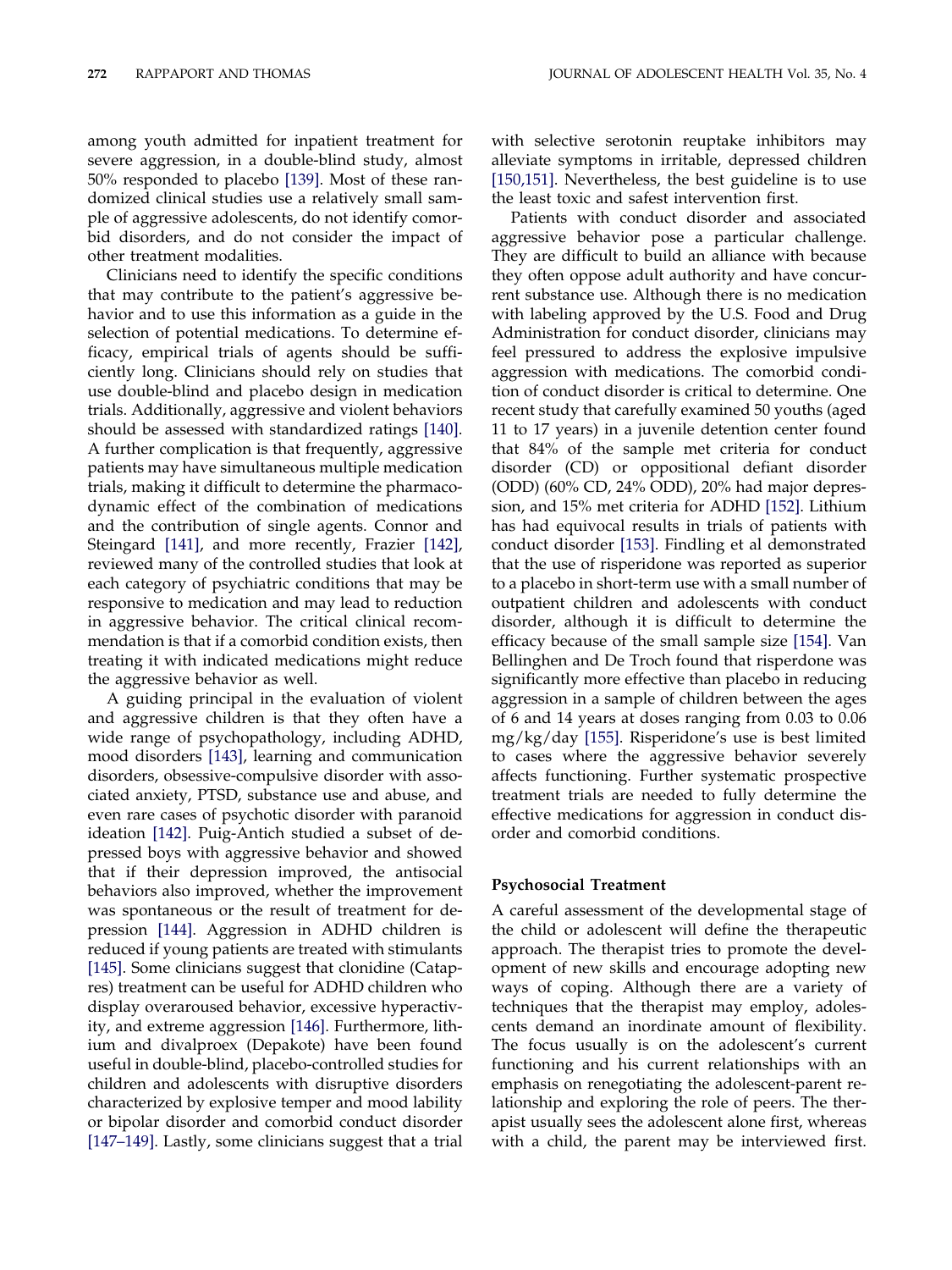<span id="page-13-0"></span>Adolescents often do not recognize their need for help and may project their difficulties as derived from unrealistic responses of teachers or parents. If clinicians are making a referral to a therapist they can help to anticipate with the adolescent that it is a normal reaction to balk at this type of treatment initially. Children are usually more receptive to building a trusting relationship with a therapist than adolescents. Therapists often rely on role playing and engaging game activities with children that help model how children can control their impulses [\[156\].](#page-17-0)

In Parent Management Training (PMT), the focus is on parents acquiring concrete skills that concentrate on teaching prosocial behavior [\[130\].](#page-17-0) Parents learn to observe antecedents to their child's behaviors and to modify the consequences. There also is an emphasis on active role-playing, practice, and feedback. Outcome studies have shown gains that have been maintained 1 to 3 years after this form of treatment [\[157\].](#page-17-0) However, most PMT studies focus on children 3 to 10 years of age [\[130,158\].](#page-17-0)

Multisystemic Treatment (MST), a family-based intensive therapeutic approach, has been demonstrated to be effective with adolescent juvenile offenders [\[159\].](#page-17-0) MST is tailored to the needs of each family with the goal of improving the communication skills and management of the family's problem behavior. Borduin also showed that juvenile offenders (they averaged 4.2 previous arrests) who received the MST intervention were less likely to be arrested for violent crimes than were youths who had received individual therapy [\[159\].](#page-17-0) The long-term effects of MST have promising outcomes [\[160\].](#page-17-0)

## *Discussion and Summary*

Aggression and violence in youth have grave implications for the progression of psychiatric impairment, school difficulties, and legal involvement. As clinicians, it is useful to develop insight about how to conceptualize and organize biopsychosocial information to better guide patients and incorporate new information about treatment. Clinicians are well positioned to identify those individuals that are exposed to multiple risk factors, such as poor social attachments, comorbid psychiatric disorders, coercive family discipline, and access to fire arms, and can ideally suggest interventions before the aggressive behavior is chronic, frequent, pervasive, and severe. Although there are substantial data defining subtypes of aggression (covert/overt aggression, reactive/proactive aggression), further refinement of these subtypes is needed to develop better screening instruments to identify particular behavior. In turn, this information may inform how clinicians prioritize interventions. Researchers still need to develop and confirm different models that explain the progression or deterrence of adolescents engaging in these troubling behaviors. More investigation is warranted to discern certain correlates of aggression in both community populations and clinically referred patients so that tailored prevention, early interventions, and evidence-based treatment can be mobilized. As treatment interventions are more rigorously tested and meaningful algorithms are generated, clinicians may come to see the aggressive teenager as challenging, and yet also know how to build on the adolescents' strengths and help to substantially modify their aggression. The pattern of violence will perpetuate or not, depending on how clinical understanding deepens regarding the causes of aggression and how this understanding is turned into prevention, intervention, and treatment. The insight and practical suggestions that are generated will allow our children and adolescents to make meaningful alternative choices.

We thank Tony Earls, Mike Jellinek, and Eliot Pittel for their insightful comments, and Alexa Geovanos for her research assistance.

#### *References*

- 1. Fox JA, Zawitz MW. Homicide Trends in the United States. Washington, DC: Bureau of Justice Statistics, 2001.
- 2. Snyder HN. Juvenile Arrests in 1999. Washington, DC: Office of Juvenile Justice and Delinquent Behavior, 2000.
- 3. Raine A, Brennan P, Mednick SA. Interaction between birth complications and early maternal rejection in predisposing individuals to adult violence: Specificity to serious, earlyonset violence. Am J Psychiatry 1997;154:1265–71.
- 4. Raine A, Brennan P, Mednick SA. Birth complications combined with early maternal rejection at age 1 year predispose to violent crime at age 18 years. Arch Gen Psychiatry 1994;51:984–8.
- 5. Caspi A, McClay J, Moffit T, et al. Role of genotype in the cycle of violence in maltreated children. Science 2002;297: 851–3.
- 6. Patterson GR, Southammer-Loeber M. The correlation of family management practices and delinquency. Child Dev 1984;55:1299–1307.
- 7. Tolan P. Socioeconomic, family, and social stress correlates of adolescent antisocial and delinquent behavior. J Abnorm Child Psychol 1988;16:317–31.
- 8. Brewer DD, Hawkins JD, Catalano RF, et al. Preventing serious, violent, and chronic juvenile offending: A review of evaluations of selected strategies in childhood, adolescence, and the community. In: Howell JC, Krisberg B, Hawkins JD, et al (eds). Sourcebook on Serious, Violent, and Chronic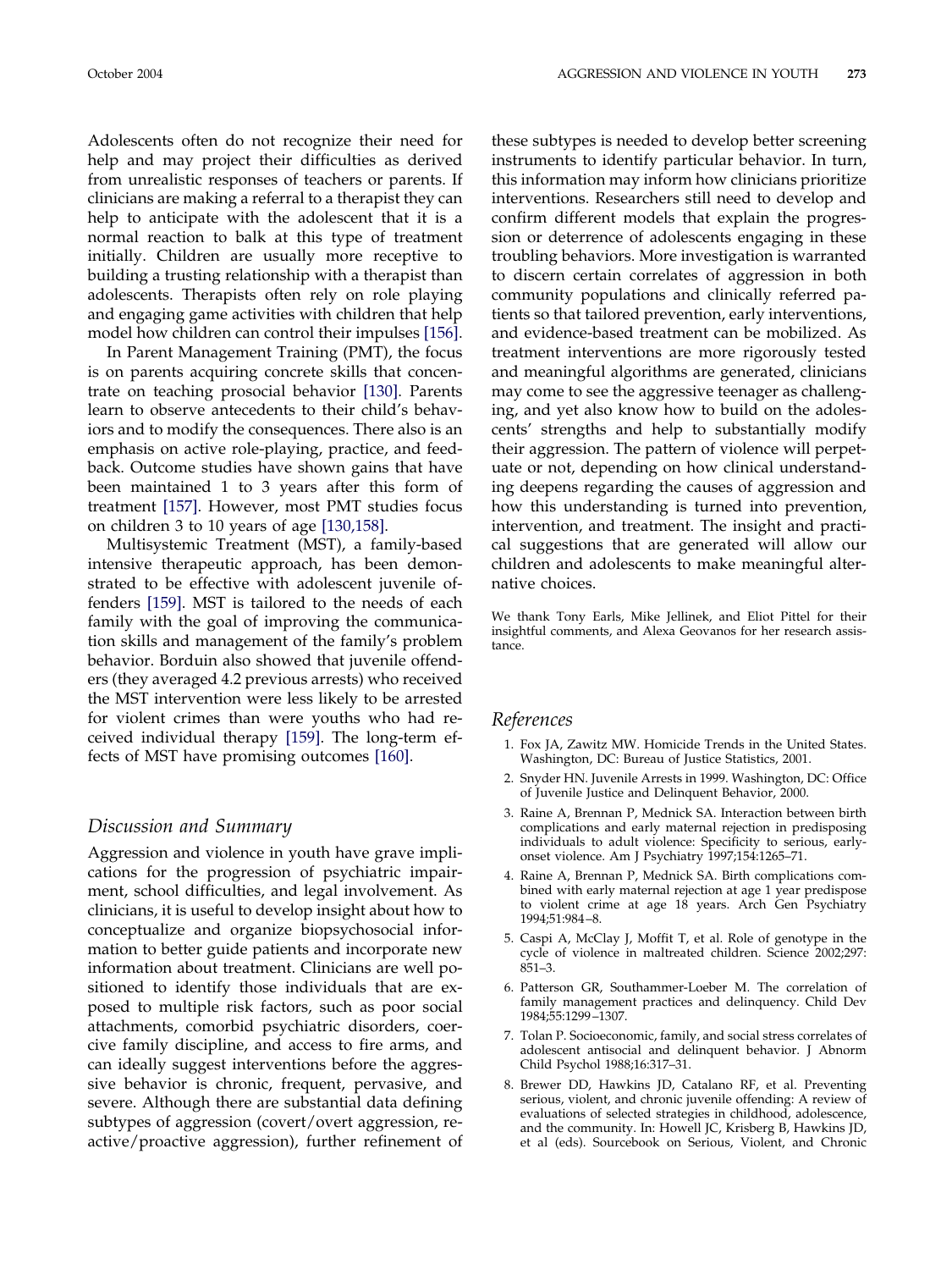<span id="page-14-0"></span>Juvenile Offenders. Thousand Oaks, CA: Sage Publications, 1995:271–6.

- 9. Peeples F, Loeber R. Do individual factors and neighborhood context explain ethnic differences in juvenile delinquency? J Quant Criminol 1994;10:141–58.
- 10. Sampson RJ, Morenoff JD, Earls F. Beyond social capital: Spatial dynamics of collective efficacy for children. Am Sociol Rev 1999;64:633–60.
- 11. Ash P, Kellermann AL, Fuqua-Whitley D, Johnson A. Gun acquisition and use by juvenile offenders. JAMA 1996;275: 1754–8.
- 12. Sampson RJ, Raudenbush SW, Earls F. Neighborhoods and violent crime: A multilevel study of collective efficacy. Science 1997;277:918–24.
- 13. Schwab-Stone M, Chen C, Greenberger E, et al. No safe haven II: The effects of violence exposure on urban youth. J Am Acad Child Adolesc Psychiatry 1999;38:359–67.
- 14. Loeber R, Wung P, Keenan K, et al. Developmental pathways in disruptive child behavior. Dev Psychopathol 1993;5:103– 33.
- 15. Loeber R, Green SM, Keenan K, et al. Which boys will fare worse? Early predictors of the onset of conduct disorder in a six-year longitudinal study. J Am Acad Child Adolesc Psychiatry 1995;34:499–509.
- 16. Loeber R, Hay DF. Developmental approaches to aggression and conduct problems. In: Rutter M, Hay DF (eds). Development Through Life: A Handbook for Clinicians. Oxford, UK: Blackwell Scientific, 1994:488–515.
- 17. Olweus D. Stability of aggressive reaction patterns in males: A review. Psychol Bull 1979;86:852–75.
- 18. Kazdin AE, Esveldt-Dawson K, French NH, et al. Problemsolving skills training and relationship therapy in the treatment of antisocial child behavior. J Consult Clin Psychol 1987;55:76–85.
- 19. Burke JD, Loeber R, Birmaher B. Oppositional defiant disorder and conduct disorder: A review of the past ten years, part II. J Am Acad Child Adolesc Psychiatry 2002;41:1275–93.
- 20. Ellickson PL, McGuigan KA. Early predictors of adolescent violence. Am J Public Health 2000;90:566–72.
- 21. Tremblay RE, Pihl RO, Vitaro F, et al. Predicting early onset of male antisocial behavior from preschool behavior. Arch Gen Psychiatry 1994;51:732–9.
- 22. Lewis DO, Yeager CA, Cobham-Portorreal CS, et al. A follow-up of female delinquents. J Am Acad Child Adolesc Psychiatry 1991;30:197–201.
- 23. Robins LN. The consequences of conduct disorder in girls. In: Olweus D, Block J, Radke-Yarrows M (eds). Development of Antisocial and Prosocial Behavior: Research, Theories, and Issues. Orlando, FL: Academic Press, 1986:385–414.
- 24. Pajer KA. What happens to "bad" girls? A review of the adult outcomes of antisocial adolescent girls. Am J Psychiatry 1998;155:862–70.
- 25. Serbin L, Cooperman JM, Peters PL, et al. Intergenerational transfer of psychosocial risk in women with childhood histories of aggression, withdrawal, or aggression and withdrawal. Dev Psychol 1998;34:1246–62.
- 26. Wangby M, Bergman LR, Magnusson D. Development of adjustment problems in girls: What syndromes emerge? Child Dev 1999;70:678–99.
- 27. Connor DF. Aggression and Antisocial Behavior in Children and Adolescents: Research and Treatment. New York, NY: Guilford, 2002.
- 28. Deater-Deckard K, Dodge KA. Externalizing behavior problems and discipline revisited: Nonlinear effects and variation by culture, context and gender. Psychol Inq 1997;8:161–75.
- 29. Zoccolillo M, Tremblay R, Vitaro F. DSM-III-R and DSM-III criteria for conduct disorder in preadolescent girls: Specific but insensitive. J Am Acad Child Adolesc Psychiatry 1996; 35:461–70.
- 30. Lahey BB, Miller TL, Gordon RA, Riley AW. Developmental epidemiology of the disruptive behavior disorders. In: Quay HC, Hogan AE (eds). Handbook of Disruptive Behavior Disorders. New York, NY: Plenum Press, 1999:23–48.
- 31. Poe-Yamagata E, Butts JA. Female Offenders in the Juvenile Justice System. Washington, DC: Office of Juvenile Justice and Delinquency Prevention, 1996.
- 32. Wakschlag L, Pickett K, Cook E, et al. Maternal smoking during pregnancy and severe antisocial behavior in offspring: Are they causally related? Am J Public Health 2002; 92:966–74.
- 33. Nagin DS, Tremblay RE. Trajectories of boys' physical aggression, opposition, and hyperactivity on the path to physically violent and nonviolent juvenile delinquency. Child Dev 1999;70:1181–96.
- 34. Crick NR, Dodge KA. A review and reformulation of social information-processing mechanisms in children's social adjustment. Psychol Bull 1994;115:74–101.
- 35. Crick NR, Grotpeter JK. Relational aggression, gender, and social-psychological adjustment. Child Dev 1995;66:710–22.
- 36. Crick R, Werner NE. Response decision processes in relational and overt aggression. Child Dev 1998;69:1630–9.
- 37. Shaffer D, Widiger TA, Pincus HA. DSM-IV child disorder, part II: final overview. In: Widiger TA, Frances AJ, Pincus HA, et al (eds). DSM-IV Sourcebook, Volume 4. Washington, DC: American Psychiatric Association, 1998:963–77.
- 38. Bardone AM, Moffit TE, Caspi A, et al. Adult physical health outcomes of adolescent girls with conduct disorder, depression, and anxiety. J Am Acad Child Adolesc Psychiatry 1996;37:594–601.
- 39. Loeber R, Farrington DP, Tolan PH, et al. The implications of age of onset for delinquency risk: II. Longitudinal data. J Abnorm Child Psychol 1995;23:157–81.
- 40. Obeidallah DA, Earls FJ. Adolescent Girls: The Role of Depression in the Development of Delinquency. National Institute of Justice Research Preview. Washington, DC: U.S. Department of Justice, 1999.
- 41. Cauffmann E, Feldman S, Waterman J, et al. Posttraumatic stress disorder among female juvenile offenders. J Am Acad Child Adolesc Psychiatry 1998;37:1209–16.
- 42. Loeber R, Farrington DP. Serious and Violent Juvenile Offenders: Risk Factors and Successful Interventions. Thousand Oaks, CA: Sage Publications, 1998.
- 43. Flannery DJ, Singer MI, Wester K. Violence exposure, psychological trauma, and suicide risk in a community sample of dangerously violent adolescents. J Am Acad Child Adolesc Psychiatry 2001;40:435–42.
- 44. Kataoka SH, Zima BT, Dupre DA, et al. Mental health problems and service use among female juvenile offenders: Their relationship to criminal history. J Am Acad Child Adolesc Psychiatry 2001;40:549–55.
- 45. McBurnett K, Lahey BB, Rathouz PJ, et al. Low salivary cortisol and persistent aggression in boys referred for disruptive behavior. Arch Gen Psychiatry 2000;57:38–43.
- 46. Yehuda R, Boisoneau D, Lowy MT, et al. Dose-response changes in plasma cortisol and lymphocyte glucocorticoid receptors following dexamethasone administration in combat veterans with and without posttraumatic stress disorder. Arch Gen Psychiatry 1995;52:583–93.
- 47. Perry BD, Pollard RA. Homeostasis, stress, trauma, and adaptation: A neurodevelopmental view of childhood trauma. Child Adolesc Psychiatr Clin N Am 1998;7:33–51.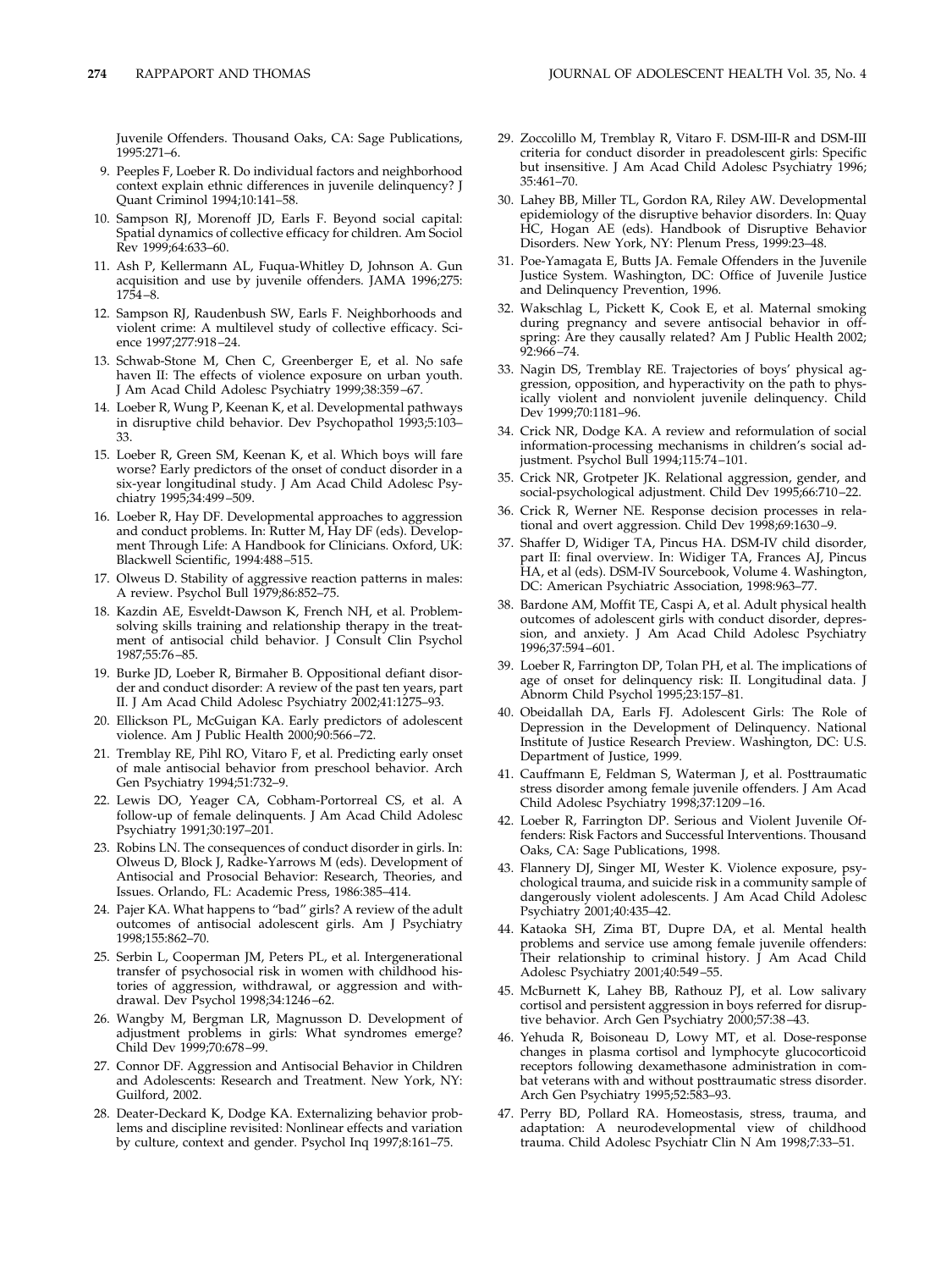- <span id="page-15-0"></span>48. Spangler G, Grossman KE. Biobehavioral organization in securely and insecurely attached infants. Child Dev 1993;64: 1439–50.
- 49. Lyons-Ruth K. Attachment relationships among children with aggressive behavior problems: The role of disorganized early attachment patterns. J Consult Clin Psychol 1996;64:64– 73.
- 50. Wartner U, Grossman K, Fremmer-Bombik E. Attachment patterns at age six in South Germany: Predictability from infancy and implications for preschool behavior. Child Dev 1994;65:1014–27.
- 51. Van Goozen SM, Matthys W, Cohen-Kettenis PT, et al. Hypothalamic-pituitary adrenal axis and autonomic nervous system activity in disruptive children and matched controls. J Am Acad Child Adolesc Psychiatry 2000;39:1438–45.
- 52. Kruesi MJP, Hibbs ED, Zahn TP, et al. A 2-year prospective follow-up study of children and adolescents with disruptive behavior disorders. Arch Gen Psychiatry 1992;49:429–35.
- 53. Clarke RA, Murphy DL, Constantino JN. Serotonin and externalizing behavior in young children. Psychiatry Res 1999;86:29–40.
- 54. Halperin JM, Newcorn JH, Kopstein I, et al. Serotonin, aggression, and parental psychopathology in children with attention-deficit disorder. J Am Acad Child Adolesc Psychiatry 1997;36:1391–8.
- 55. Halperin JM, Newcorn JH, Schwartz ST, et al. Age-related changes in the association between serotonergic function and aggression in boys with ADHD. Biol Psychiatry 1997;41: 682–9.
- 56. Scerebo A, Kolko D. Salivary testosterone and cortisol in disruptive children: Relationship to aggressive, hyperactive, and internalizing behaviors. J Am Acad Child Adolesc Psychiatry 1994;33:1174–84.
- 57. Gerra G, Zaimovic A, Giucastro G, et al. Neurotransmitterhormonal responses to psychological stress in peripubertal subjects: Relationship to aggressive behaviors. Life Sci 1998; 62:617–25.
- 58. Brooks J, Reddon J. Serum testosterone in violent and nonviolent young offenders. J Clin Psychol 1996;52:475–83.
- 59. Constantino J, Grosz D, Saenger P, et al. Testosterone and aggression in children. J Am Acad Child Adolesc Psychiatry 1993;32:1217–22.
- 60. Berenbaum S, Resnick S. Early androgen effects on aggression in children and adults with congenital adrenal hyperplasia. Psychoneuroendocrinology 1997;22:505–15.
- 61. Olweus D, Mattisson A, Schalling D, et al. Circulating testosterone levels and aggression in adolescent males: A causal analysis. Psychosom Med 1988;50:261–72.
- 62. Cohen D, Nisbett R, Bowdle B, et al. Insult, aggression, and the Southern culture of honor: An "experimental ethnography." J Pers Soc Psychol 1996;70:945–60.
- 63. Fava M, Rosenbaum JF, Pava JA, et al. Anger attacks in unipolar depression with and without anger attacks. Am J Psychiatry 1993;150:1158–63.
- 64. Dodge KA, Coie JD. Social information processing factors in reactive and proactive aggression in children's peer groups. J Pers Soc Psychol 1987;53:1146–58.
- 65. Lochman JE, Whidby JM, Fitzgerald D. Cognitive-behavioral assessment and treatment with aggressive children. In: Kendall PC (ed). Child and Adolescent Therapy: Cognitive-Behavioral Procedures. New York, NY: Guilford Press, 2000: 31–83.
- 66. Lochman JE, Coie JD, Underwood M, et al. Effectiveness of a social relations intervention program for aggressive and

non-aggressive, rejected children. J Consult Clin Psychol 1993;61:1053–8.

- 67. Dodge KA. Social cognition and children's aggressive behavior. Child Dev 1980;51:162–70.
- 68. Dodge KA, Bates J, Pettit GS. Mechanisms in the cycle of violence. Science 1990;250:1678–83.
- 69. Feldman S, Downey G. Rejection sensitivity as a mediator of attachment behavior in young adults exposed to family violence. Dev Psychopathol 1994;6:231–47.
- 70. Slaby RG, Guerra NG. Cognitive mediators of aggression in adolescent offenders. Dev Psychol 1988;24:580–8.
- 71. Farrington DP. The family backgrounds of aggressive youths. In: Hersov LA, Berger M, Shaffer D (eds). Aggression and Antisocial Behavior in Childhood and Adolescence. Oxford, UK: Pergamon Press, 1978:73–93.
- 72. Loeber R, Dishion T. Boys who fight at home and school: Family conditions influencing cross-setting consistency. J Consult Clin Psychol 1983;52:759–68.
- 73. Dishion TJ, Patterson GR, Kavanagh KA. An experiential test of the coercion model: Linking theory, measurement, and intervention. In: McCord J, Tremblay RE (eds). Preventing Antisocial Behavior: Interventions from Birth Through Adolescence. New York, NY: Guilford Press, 1992:253–82.
- 74. Patterson GR, DeBaryshe BD, Ramsey E. A developmental perspective on antisocial behavior. Am Psychol 1989;44:329– 35.
- 75. Farrington DP. Early predictors of adolescent aggression and adult violence. Violence Vict 1989;4:79–100.
- 76. Elliott DS. Serious violent offenders: Onset, developmental course, and termination—The American Society of Criminology 1993 presidential address. Criminology 1994;32:1–21.
- 77. Snyder H, Finnegan T, Stahl A, et al. Easy Access to Juvenile Court Statistics: 1986–1995. Pittsburgh, PA: National Center for Juvenile Justice, 1997.
- 78. Thomas C, Holzer C, Wall J. Serious delinquency and gang membership. Adolesc Psychiatry 2003;27:61–81.
- 79. Battin S, Hill K, Abbott R, et al. The contribution of gang membership to delinquency beyond delinquent friends. Criminology 1998;36:93–115.
- 80. Bjerregaard B, Lizotte AJ. Gun ownership and gang membership. J Crim Law Criminol 1995;86:37-59.
- 81. Elliott DS, Menard S. Delinquent friends and delinquent behavior: Temporal and developmental patterns. In: Hawkins JD (ed). Delinquency and Crime: Current Theories. New York, NY: Cambridge University Press, 1996:28–67.
- 82. Coie JD, Miller-Johnson S. Peer factors and interventions. In: Loeber R, Farrington DP (eds). Serious and Violent Juvenile Offenders: Risk Factors and Successful Interventions. Thousand Oaks, CA: Sage Publications, 2001:191–209.
- 83. Thornberry TP. Membership in youth gangs and involvement in serious violent offending. In: Loeber R, Farrington DP, (eds.), Serious and Violent Juvenile Offenders: Risk Factors and Successful Interventions. Thousand Oaks, CA: Sage Publications, 1998:147–66.
- 84. Fagin J. The social organization of drug use and drug dealing among urban gangs. Criminology 1990;27:633–69.
- 85. Poole R, Regoli R. Parental support, delinquent friends, and delinquency: A test of interaction effects. J Crim Law Criminol 1979;70:188–93.
- 86. Hengeller SW. Delinquency in Adolescence. Newbury Park, CA: Sage Publications, 1989.
- 87. Coie JD, Dodge KA, Kupersmidt JB. Peer group behavior and social status. In: Asher SR, Coie JD (eds). Peer Rejection in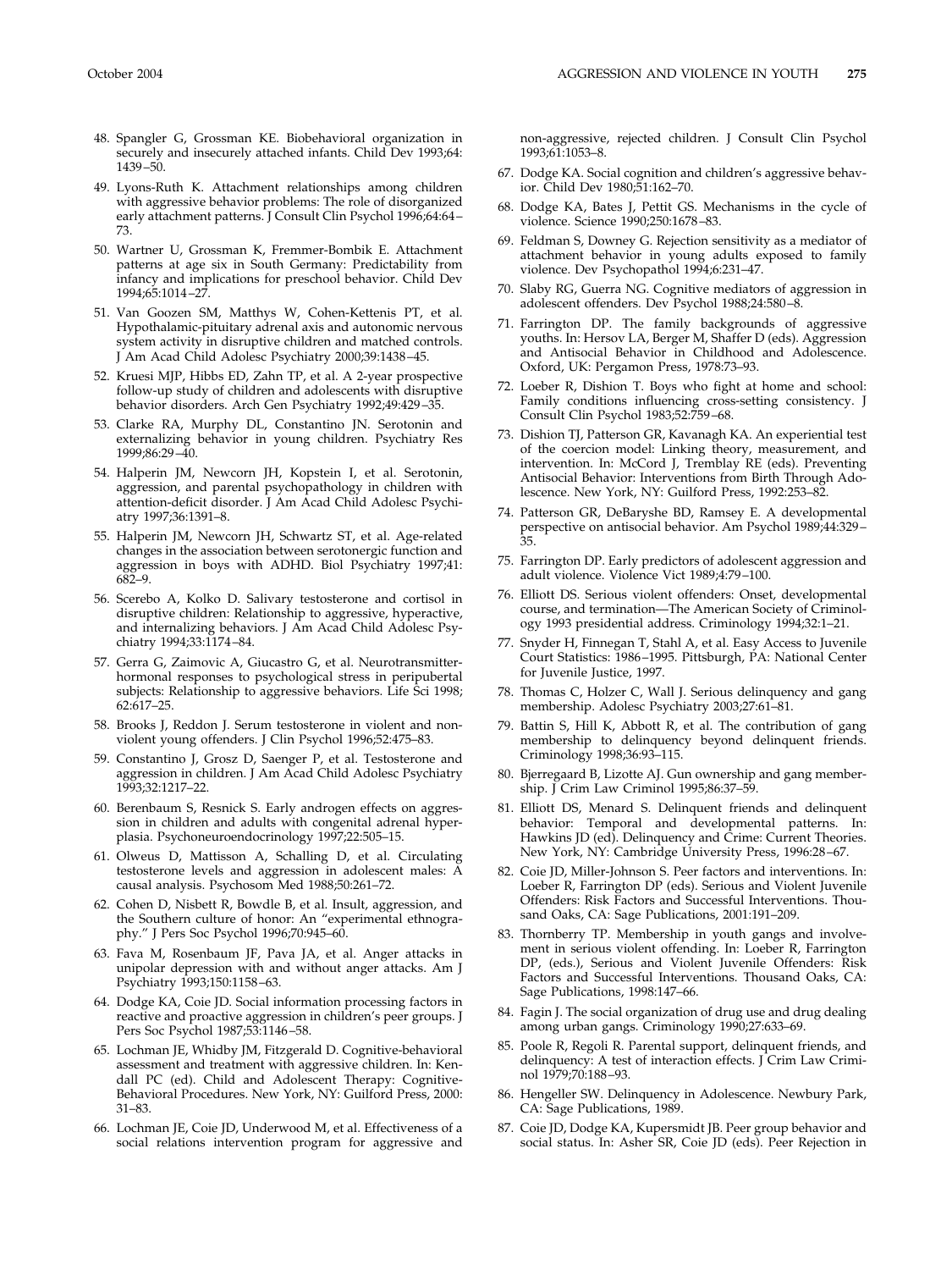<span id="page-16-0"></span>Childhood. Cambridge, UK: Cambridge University Press, 1990:17–59.

- 88. Schwartz D, McFadyen-Ketchum SA, Dodge KA, et al. Peer group victimization as a predictor of children's behavior problems at home and in school. Dev Psychopathol 1998;10: 87–99.
- 89. Olweus D. Bullying at School: What We Know and What We Can Do. Cambridge, MA: Blackwell, 1993.
- 90. Twemlow SW, Fonagy P, Sacco FC. An innovative psychodynamically influenced approach to reduce school violence. J Am Acad Child Adolesc Psychiatry 2001;40:377–9.
- 91. Curry GD. Female gang involvement. In: Miller J, Mason CL, Klein MW (eds). The Modern Gang Reader. Los Angeles, CA: Roxbury Publishing Company, 2001:121–33.
- 92. Chesney-Lind M, Shelden RG. Girls, Delinquency, and Juvenile Justice. Belmont, CA: West/Wadsworth, 1998.
- 93. Esbensen FA, Deschenes EP, Winfree LT. Differences between gang girls and gang boys results from a multi-site survey. Youth Soc 1999;31:27–53.
- 94. Spergel IA. The Youth Gang Problem. New York, NY: Oxford University Press, 1995.
- 95. Moore JW, Hagedorn J. What happens to the girls in the gang? In: Huff CR (ed). Gangs in America, 2nd edition. Thousand Oaks, CA: Sage Publications, 1996:205–18.
- 96. Hawkins JD, Herronkohl T, Farrington DP, et al. A review of predictors of youth violence. In: Loeber R, Farrington DP (eds). Serious and Violent Juvenile Offenders: Risk Factors and Successful Interventions. Thousand Oaks, CA: Sage Publications, 1998:106–47.
- 97. Elliott D, Huizinga D, Menard S. Multiple Problem Youth: Delinquency, Substance Use and Mental Health Problems. New York, NY: Springer-Verlag, 1989.
- 98. Halliday-Boykins CA, Graham S. At both ends of the gun: Testing the relationship between community violence exposure and youth violent behavior. J Abnorm Child Psychol 2001;29:383–402.
- 99. Centers for Disease Control and Prevention. CDC Surveillance Summaries, Data for 2001: June 28, 2002. MMWR 2002;51(No. SS-4).
- 100. Callahan CM, Rivara F. Urban high school youth and handguns. A school-based survey. JAMA 1992;267:3038–42.
- 101. Webster DW, Gainer PS, Champion HR. Weapon carrying among inner-city junior high school students: Defensive behavior versus aggressive delinquency. Am J Public Health 1993;83:1604–8.
- 102. Pittel EM. How to take a weapons history: interviewing children at risk for violence at school. J Am Acad Child Adolesc Psychiatry 1998;37:1100–2.
- 103. Pittel EM. Observation, interview, and mental status assessment (OIM): Violent. In: Noshpitz JD, Harrison S, Eth S (eds). Handbook of Child and Adolescent Psychiatry: Vol. V, Clinical Assessment and Intervention Planning. New York, NY: John Wiley & Sons, Inc., 1998:483–95.
- 104. Volavka J. Violence and Psychoactive Substance Abuse in Neurobiology of Violence, 2nd edition. Washington, DC: APPI, 2002, 197–218.
- 105. Bell C, Gamm S, Ballas P, et al. Strategies for the prevention of youth violence in Chicago public schools. In: Saffi M, Saffi SL (eds). School Violence: Assessment, Management, Prevention. Washington, DC: American Psychiatric Press, 2001:251– 72.
- 106. Brook JS, Whiteman M, Finch SJ, et al. Aggression, intrapsychic distress, and drug use: Antecendent and intervening processes. J Am Acad Child Adolesc Psychiatry 1995;34: 1076–84.
- 107. Lipsey MW, Derzon JH. Predictors of violent or serious delinquency in adolescence and early adulthood: A synthesis of longitudinal research. In: Loeber R, Farrington DP (eds). Serious and Violent Juvenile Offenders: Risk Factors and Successful Interventions. Thousand Oaks, CA: Sage Publications, 1998:86–105.
- 108. Herrenkohl TI, Maguin E, Hill KG, et al. Developmental risk factors for youth violence. J Adolesc Health 2000;26:176–86.
- 109. Olds D, Henderson CR Jr, Cole R, et al. Long-term effects of nurse home visitation on children's criminal and antisocial behavior: 15-year follow-up of a randomized controlled trial. JAMA 1998;280:1238–44.
- 110. Atkins MS, Stoff DM. Instrumental and hostile aggression in childhood disruptive behavior disorders. J Abnorm Child Psychol 1993;21:165–78.
- 111. Loeber R, Schmaling KB. Empirical evidence for overt and covert patterns of antisocial conduct problems: A metaanalysis. J Abnorm Child Psychol 1985;13:337–53.
- 112. Lahey BB, Loeber R, Hart EL, et al. Four-year longitudinal study of conduct disorders in boys: Patterns and predictors of persistence. J Abnorm Psychol 1995;104:83–93.
- 113. Moffit TE. Adolescence-limited and life-course-persistent antisocial behavior: A developmental taxonomy. Psychol Rev 1993;100:674–701.
- 114. Simons RL, Wu C, Conger RD, et al. Two routes to delinquency: differences between early and late starters in the impact of parenting and deviant peers. Criminology 1994;32: 247–76.
- 115. Farrington DP. Childhood, adolescent, and adult features of violent males. In: Huesmann LR (ed). Aggressive Behavior: Current Perspectives. New York, NY: Plenum Press, 1994: 215–40.
- 116. Loeber R, Hay DF. Key issues in the development of aggression and violence from childhood to early adulthood. Annu Rev Psychol 1997;48:371–410.
- 117. Tolan PH, Thomas P. The implications of age of onset for delinquency risk: II. Longitudinal data. J Abnorm Child Psychol 1995;23:157–81.
- 118. Tolan PH, Gorman-Smith D, Huesmann LR, et al. Assessment of family relationship characteristics: A measure to explain risk for antisocial behavior and depression in youth. Psychol Assess 1997;9:212–23.
- 119. Winnicott DW. Deprivation and Delinquency. London, UK: Tavistock/Routledge, 1984.
- 120. Aichhorn A. Wayward Youth. Vienna, Austria: Internationaler Psychoanalytischer Verlag, 1925.
- 121. Dodge KA. The structure and function of reactive and proactive aggression. In: Pepler DJ, Rubin KH (eds). The Development and Treatment of Childhood Aggression. Hillsdale, NJ: Lawrence Erlbaum, 1991:210–8.
- 122. Coccaro EF, Siever LJ, Klar HM, et al. Serotonergic studies in patients with affective and personality disorders: Correlates with suicidal and impulsive aggressive behavior. Arch Gen Psychiatry 1989;46:587–99.
- 123. Kruesi MJP, Rapoport JL, Hamburger S, et al. Cerebrospinal fluid, monoamine metabolites, aggression, and impulsivity with disruptive behavior disorders of children and adolescents. Arch Gen Psychiatry 1990;47:419–26.
- 124. Lewis DO. From abuse to violence: Psychophysiological consequences of maltreatment. J Am Acad Child Adolesc Psychiatry 1992;31:383–91.
- 125. Siegel A, Schubert K, Shaikh MB. Neurochemical mechanisms underlying amygdaloid modulation of aggressive behavior in the cat. Aggress Behav 1995;21:49–62.